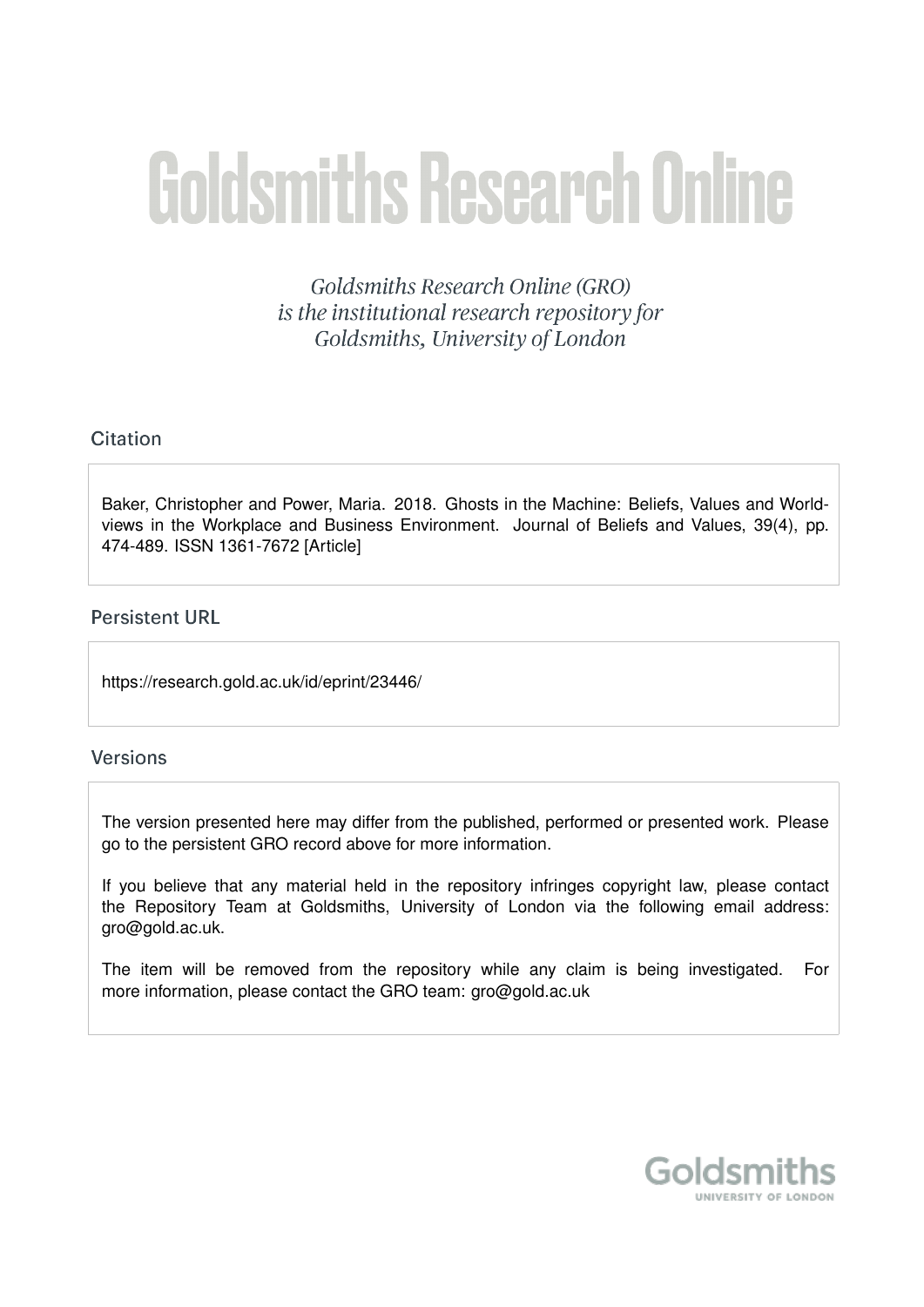# **Ghosts in the Machine: Beliefs, Values and Worldviews in the Workplace and Business Environment**

This paper analyses the role and impact of beliefs, values and worldviews (BVW) in the business and work-based environment, and how they are translated and negotiated in non-spiritual and non-sacred spaces. Based on pilot research with a cohort of English Roman Catholic employees and managers conducted within a retreat setting, and as part of a wider research project across religious and non-religious cohorts, the article traces an emerging framework identifying the different variables informing the relationship between BVW and public workplace settings. These variables include: how material structures of the workplace are shaped by the ethical and moral teachings generated by BVW; the close links between BVW (also known as spiritual capital) and agency in the business and work environment; the overlapping but also contrasting relationship between religious and nonreligious BVW; and innovative and resilient forms of leadership and change management strategy generated by the reflective prioritising of BVW within these contexts.

**Keywords:** Beliefs, Values and Worldviews; Leadership; Roman Catholic; Spiritual Capital; Workplace.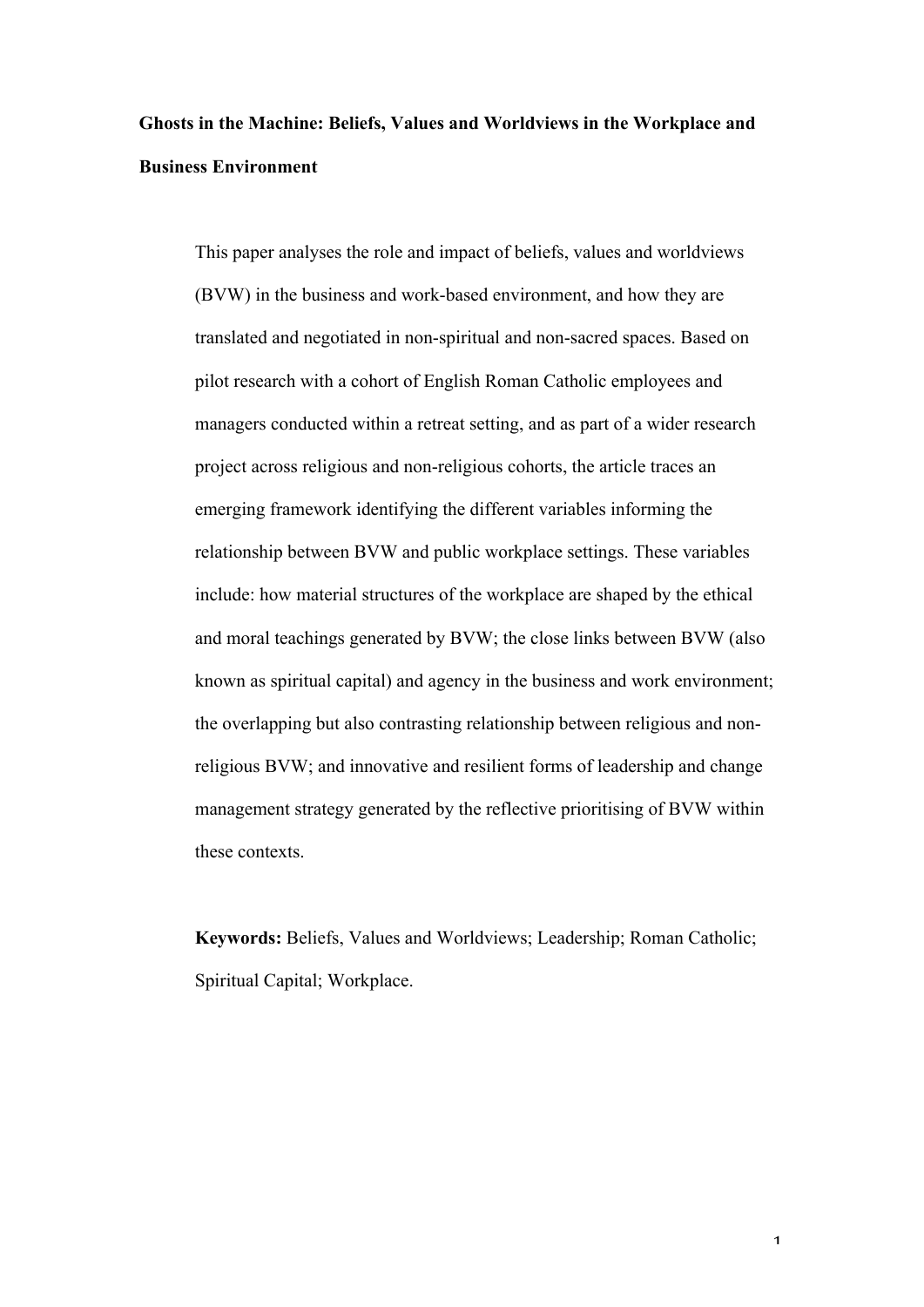The Beliefs, Values, and Worldviews at Work (BVW@Work) project seeks to understand the role and impact of beliefs, values and worldviews (BVW) in the contemporary business and workplace environment. <sup>a</sup> It does this by critically enquiring into the 'why' that creates the 'what' – in other words, how the motivational impetus and energy we derive from our BVW orientates us in the public sphere and influences and shapes our actions and responses. We call this spiritual capital (Baker and Skinner 2006). Spiritual capital refers to the deeply motivating power of religious belief and faith to shape one's actions and stance within the public sphere. As our world becomes increasingly globalised and interconnected, how the 'why' shapes the 'what' becomes a major central research question for our age. Our new globalising modernity (Beck 2011) is generating an ever-increasing diversity in relation to local proximity but also in our workplaces, and these deep trajectories are creating pressures to learn how to engage with difference and 'otherness' in what Taylor (2007) defines as an increasingly 'cross-pressured' public sphere.

A key element in this new globalised proximity and diversity of our localities and workplaces is the renewed visibility of religion and belief in public space (Juergensmeyer et al. 2013; Butler et al. 2011). Our research aims to critically problematise the following thesis: the more we can talk about religion and belief and understand the centrality it has in most individuals' lives, the more we understand the nature of our public diversity. And as we feel increasingly at ease with that diversity, then the more creative, inclusive and efficient our workplaces can potentially and

<sup>a</sup> The project comprises a multi-stranded approach involving both consultancy and research with global companies and human resources departments across both public and private sectors. It investigates the value, of an open and confident approach to the role of beliefs, values and worldviews in the working environment. As well as business-based qualitative data, the project is developing quantitative surveys to determine the relationship between beliefs, values and worldviews and ethical, relational and leadership practices.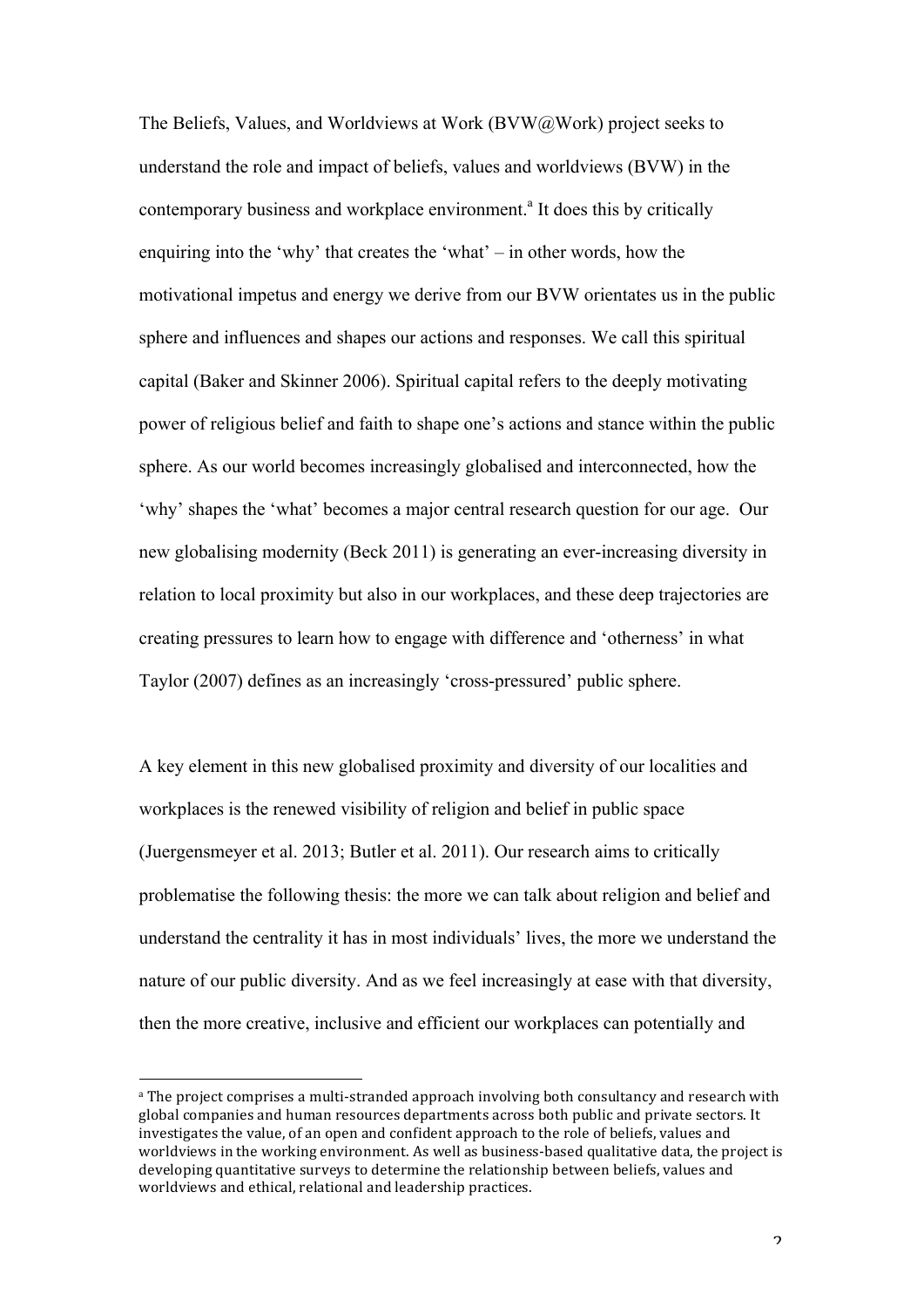incrementally become. In addressing these issues, our research unearths an emerging framework, not yet explored in the academic literature. This framework unpacks the role and impact of both religious as well as non-religious sources and expressions of BVW in directly shaping all dimensions of the business and workplace environment; its material structures, hierarchies and environments

This article analyses the findings of a pilot study, funded by the University of Liverpool's Knowledge Transfer programme and supported by Good Works, a charity that supports ethical practice in the workplace. The study was conceived as part of a wider research application, which had at the heart of its data gathering the structure of a retreat. A cohort of English Roman Catholics was chosen for the pilot, which was run over the first May Bank Holiday Weekend of 2016. A Roman Catholic cohort was selected due to the explicit teachings of the Second Vatican Council that lay Catholics should create and internalise a synthesis of culture and faith or vocation which contributes 'to the good of society as a whole' (Second Vatican Council 1965a §728). The nebulous nature of such instructions and the on-going tensions within the Catholic church regarding the teachings of the Council (Faggioli 2012), however has meant that, with the exception of the field of education (Sullivan 2001), little academic attention has been paid to the manner in which Catholics translate these teachings into practice in the workplace, let alone a wider religious or public landscape. We develop the findings from this pilot into a new theoretical framework of BVW@Work that reflects the interaction of the following elements. *Physicality* of the environment and *externality* of belief: this data delineates the external boundaries of the work-based environment in terms of identified professional roles, as well as espoused theological ideas that are deliberately engaged in the workplace; *Affect*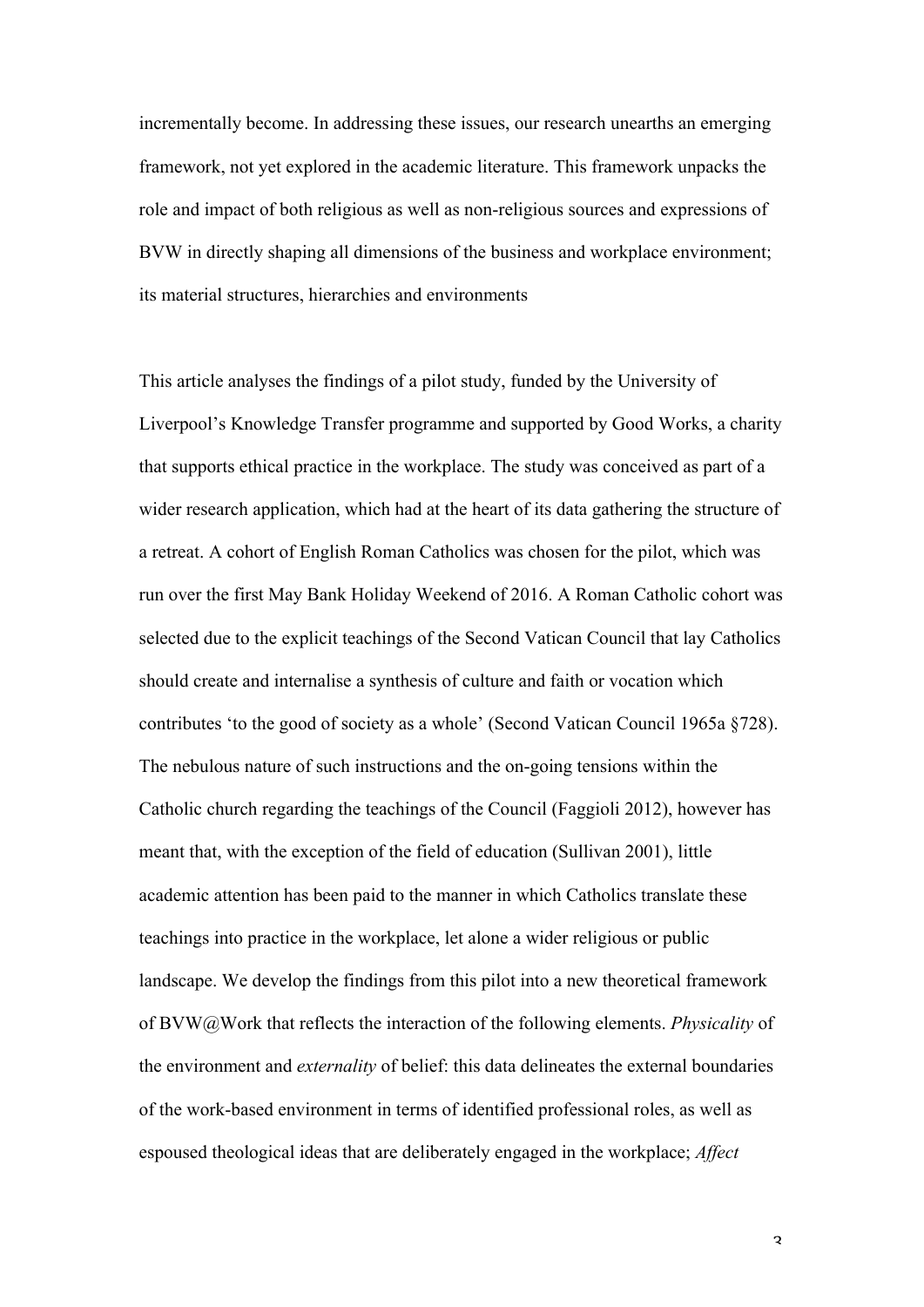refers to data that demonstrates how people feel about their work and interactions in the workplace in relationship to their BVW; *Negotiation and Praxis* explores how the externalities of the work-based environment and the affects generated by BVW in that environment are negotiated and translated into tactics and responses to others and workplace and business structures; *Leadership and change-management strategies*  refers to the complex and strategic responses to the challenges of the globalised and diverse work and business environment that emerge from the interaction of the previous three elements. It is important to note that different religions and their social teachings will generate different areas of content under each of these four modalities. What we are suggesting is that these modalities represent a consistent template by which to understand the relationship between these different elements across any given working environment. The proposed framework also highlights some of the inevitable tensions between what we might, after Cameron et al. define as the formalised or normative tenets of religious teaching and tradition, and the ways that they are espoused and operationalised in practice (2010).

## **Context and Literatures**

In extrapolating this new  $BVM@Work$  framework, our project is responding to the increased interest in this area, prompted by recent debates surrounding both the negative and positive values that religion and beliefs bring to public life (see Heljm, 2016; Dinham and Francis 2015,). These debates in the UK also include recent media framings of national tragedies, such as the terrorist attacks in Manchester and London, and the Grenfell Tower tragedy and the impact they have had on national political life, including the 2017 General Elections.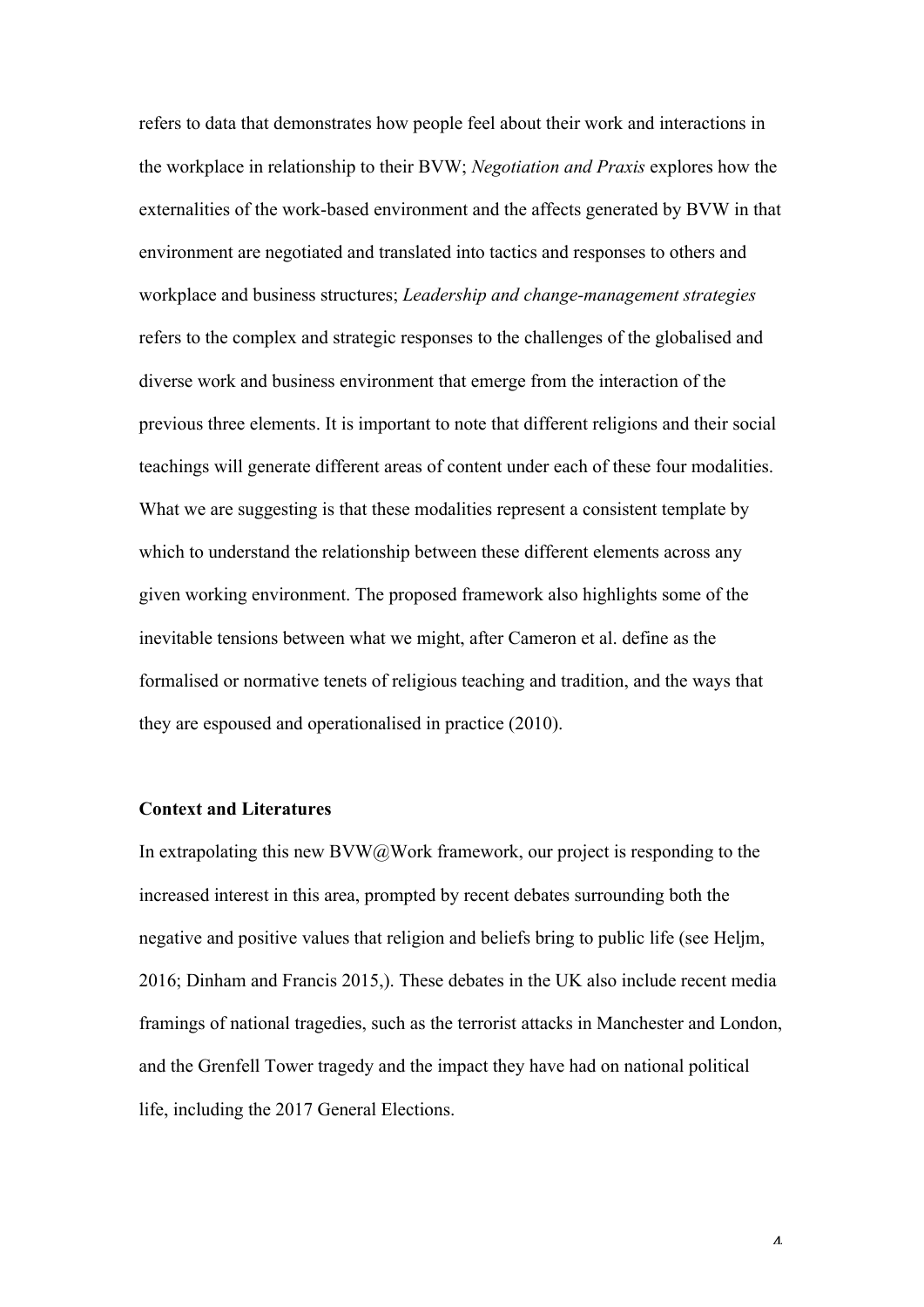The reporting of these events prominently portrayed religious actants (Latour 2007) as destructive protagonists as well as exemplary citizens, but these framings also embody deeper trajectories of more recent cultural, ethical and political change Namely, a shift away from increasingly critiqued neo-liberal notions of citizenship and political economy back towards a renewed appreciation of the role of ethics and values in public life (Skidelsky and Skidelsky 2012). These include a sense of the importance of the common good, connecting to transcendent sources of meaning and imagination as part of the search for a more authentic and activist life, and the care of the human and non-human environment (Purcell 2013). Other research has shown that being able to act upon your beliefs in the workplace and business environment leads to increased happiness and well-being, strengthened productivity and creativity, and helps move debates towards more ethical and sustainable forms of work and business practice (Akemu Whiteman and Kennedy 2016; Deloitte, 2016). Our findings around the positive business impacts associated with an enhanced sense of authenticity and vocation correlate with main themes in business and management literatures, not least in the debates about transformational vs. transactional leadership. Luthans et al. in Burke and Cooper (2006), for example, see authenticity as the 'root construct and foundation that serves as the point of departure for all other forms of leadership' (85). They suggest it as constituted from four interlocking values and practices: selfawareness; unbiased processing (i.e. in accordance with ones' own deepest values); authentic action and relational transparency. Meanwhile Bono et al. (2007) examine the psychological impacts of different types of supervision on employees, and found that negative impacts associated with regulating emotion brought about by rules-based and non-transformative management techniques where traceable in the body up to two hours later and were not easily shifted by other variables.

 $\overline{\mathbf{5}}$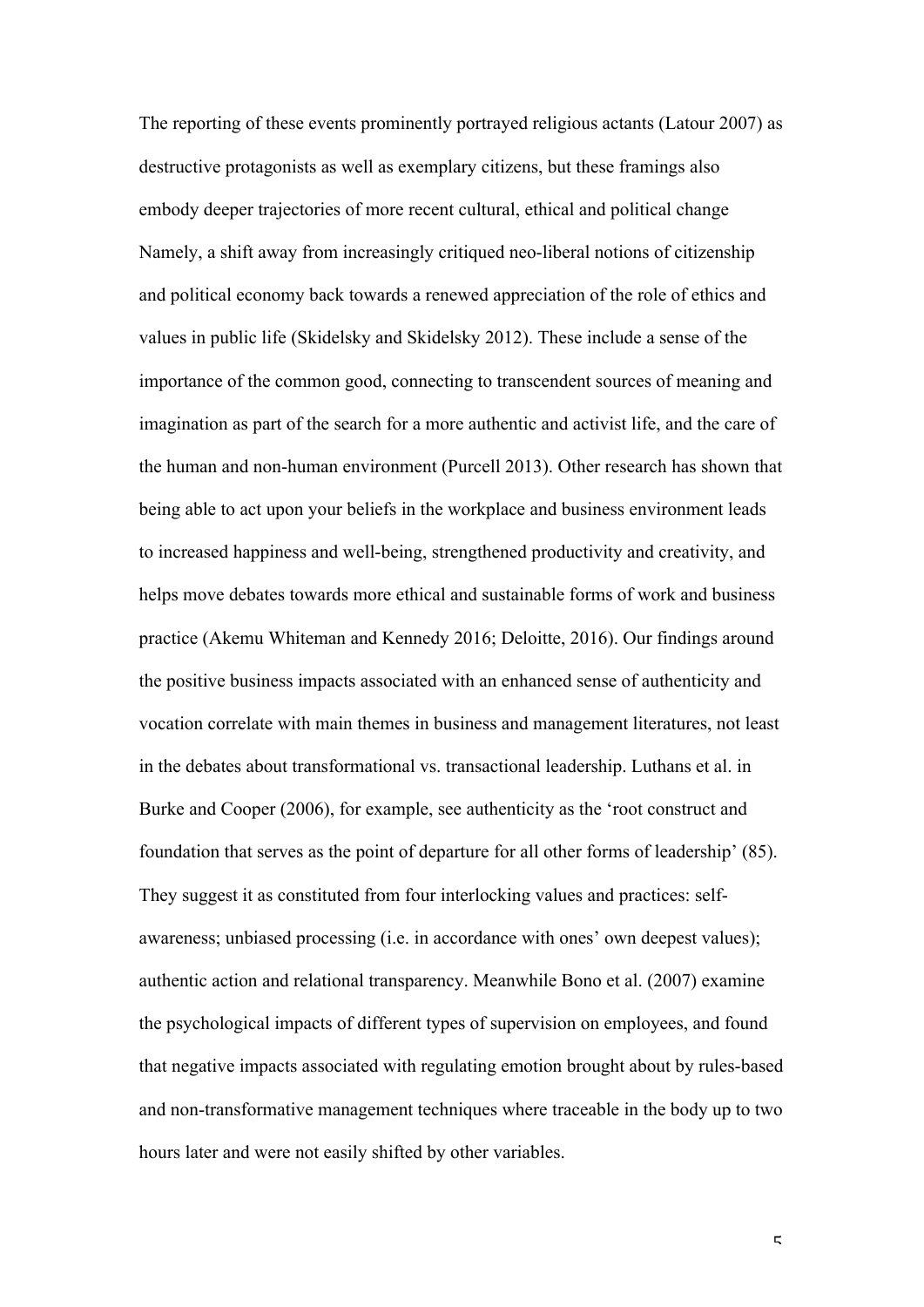However, sociological literatures imply that this 're-enchantment' is not simply the preserve of those already religiously affiliated. By re-enchantment we are inverting Weber's classic sociological theory in which he predicted on-going *disenchantment* created by a modern world predicted on ideas of instrumental rationality expressed in bureaucracy and mass-production. We would, he suggested, lose our susceptibility to the power of transcendent narratives, non-material sources of wisdom and the efficacies of charismatic leadership (1930) However, there has, since the Millennium, been a clear cultural trajectory back to an active interest in spirituality, Eastern religions, and mindfulness – sometimes called 'the spiritual turn' (see Heelas and Woodhead 2005; Partridge 2005). There has also emerged a specific trajectory relating to millennials in the West who define themselves as 'no-religion' or 'spiritual but not religious' (Putnam and Campbell 2010) but who are attracted to both new and traditional meta-narratives of transcendent connection and solidarity as well as proactive social engagement (Kristeva 2016; Stacey 2017).

Other clusters of literatures influencing our emerging thesis include what we call the 'new materialism imperative'. These literatures reflect a wider set of discourses and debates instigated by inter-disciplinary scholars mapping global change in the  $21<sup>st</sup>$ century; namely that the material structures of the workplace and business environment are plastic and malleable, and are powerfully influenced by the oftenhidden agency of non-human or virtual actants that together create the complexity of 'an assemblage' or 'event'. This interdisciplinary consensus emerges from strands associated with New Materialism (Braidotti 2013; Barad 2007; DeLanda 2006). Actor Network Theory (Latour 2005; McFarlane 2011) and Speculative Realism (Harman 2009; Meillassoux 2008), alongside new expressions of theological realism that

 $\mathcal{L}_{\mathcal{L}}$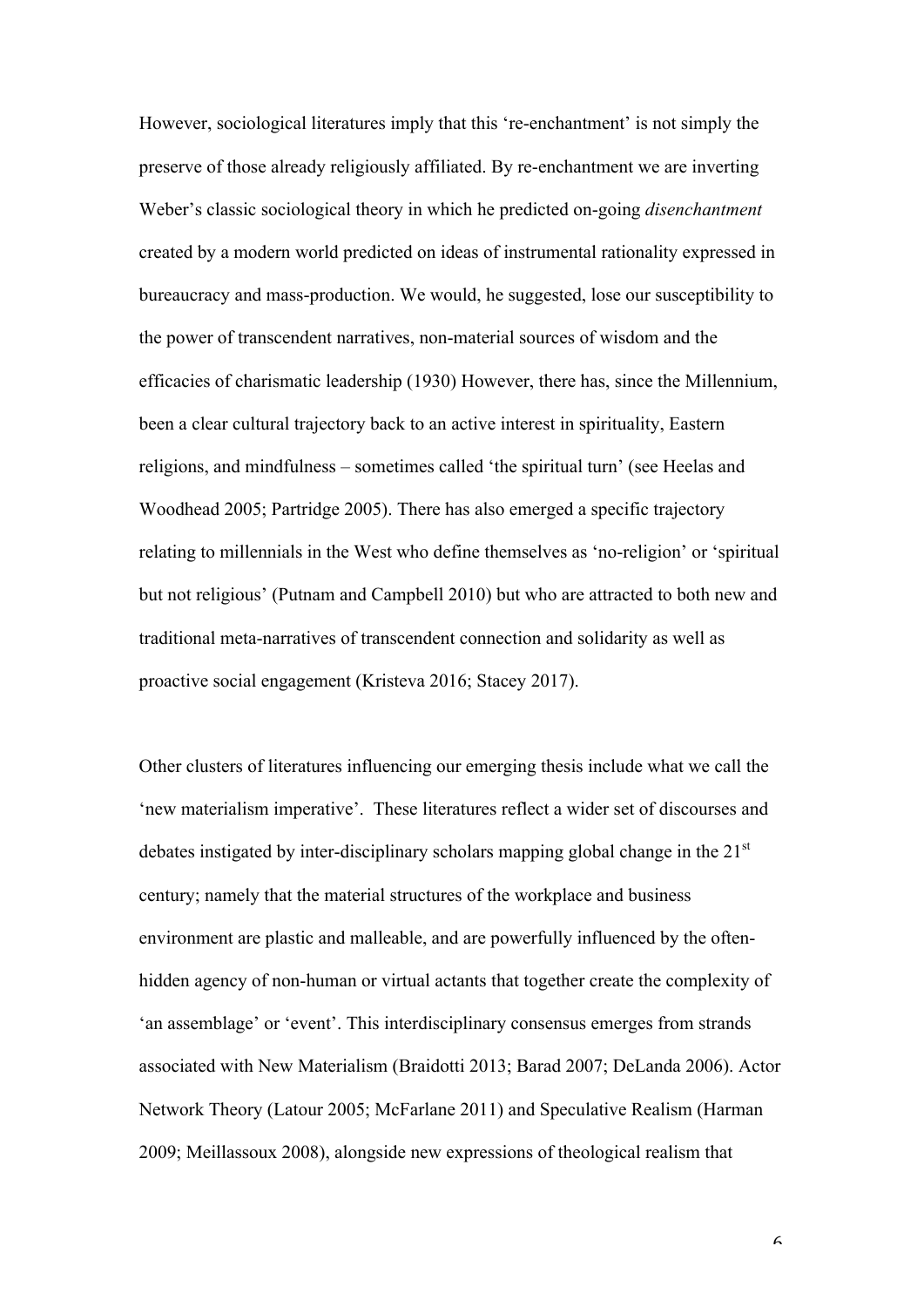engage with these currents of scientific, sociological and political thought (Baker, James and Reader 2015). Our theoretical assumption is that beliefs, values and worldviews are non-human or virtual actants that profoundly shape 'the assemblage' of the work-place; as Latour reflected in 2004, previous hegemonic political theories required humans 'to leave their gods on hooks in the cloakroom' (456) before entering the board room of the public square. We argue, along with Latour, that the new modernity unfolding in the  $21<sup>st</sup>$  century is challenging previous assumptions concerning the possibility and desirability of enforcing over-prescriptive prohibitions against the performance of religious and belief practices and identities in the world of work.

#### **Methods**

This research project used Grounded Theory to determine the role that beliefs, values, and worldviews play in the contemporary business and work environments. In our research we followed the approach outlined by Charmaz (2006). Such a data driven approach that focused upon the emergence of a theory of BVW at Work was necessary due to the dearth of literature in the area as well as our approach which views human beings as active agents rather than passive actors in the workplace and business environment. This, when combined with the flexibility of the Grounded Theory method, allows for further refinement of the formal theory when for example case studies on specific industries or companies are carried out either by ourselves or other researchers.

25 Roman Catholics, consisting of an equal number of men and women, took part in this study. Ages ranged from 26 to 63, with roughly equal numbers in each age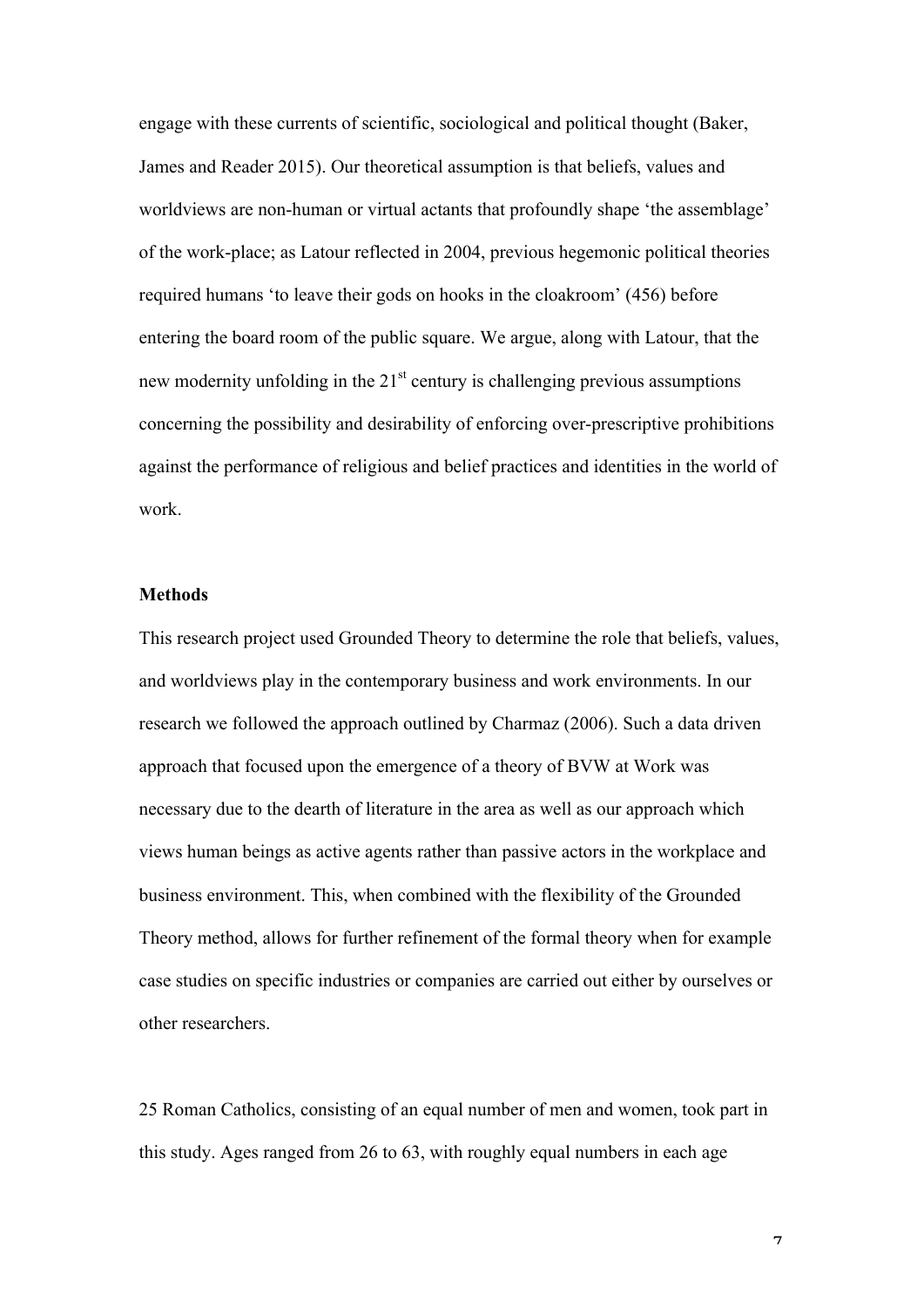bracket of 25-34, 35-44, 45-54, 55+. Those in the younger age brackets were predominately female. It was specifically decided at the start of the project to recruit Catholics who were not in the more 'traditional and vocational' careers, such as teaching and nursing, in order to understand how BVW operated in environments that would not generally be viewed as someone's calling (to use Catholic parlance on the matter). Participants came from the MRS social grades of A, B and C1, with the professions and jobs represented including: academic, NHS consultant, politician, interior designer, geologist, engineer, university administrator, and IT manager. They were recruited using advertisements in all four of the Catholic Newspapers. The retreat participants were not intended to provide a representative sample of the Catholic community in England but rather to generate as broad a range of experience and context, as well as theological worldview, as possible.

The research was carried out through a three-stage process which allowed for a systematic body of data concerning the role and impact of BVW at Work to be generated and theoretical saturation to occur. Furthermore, the methods used allowed for what Geertz (1973) has called a 'thick description' to emerge whereby detailed narratives in the form of interview transcripts were developed and extensive field notes and observations used as part of the coding, analysis and writing stages. We deployed the coding typology developed by Attride-Stirling (2001).

Each participant attended a retreat, and was interviewed by telephone before and after the retreats, resulting in 50 interviews, each approximately 45 minutes in length. Participants could not attend the retreat without having first taken part in the preretreat interview, and participation in the post-retreat interviews was 100%. All the

 $\Omega$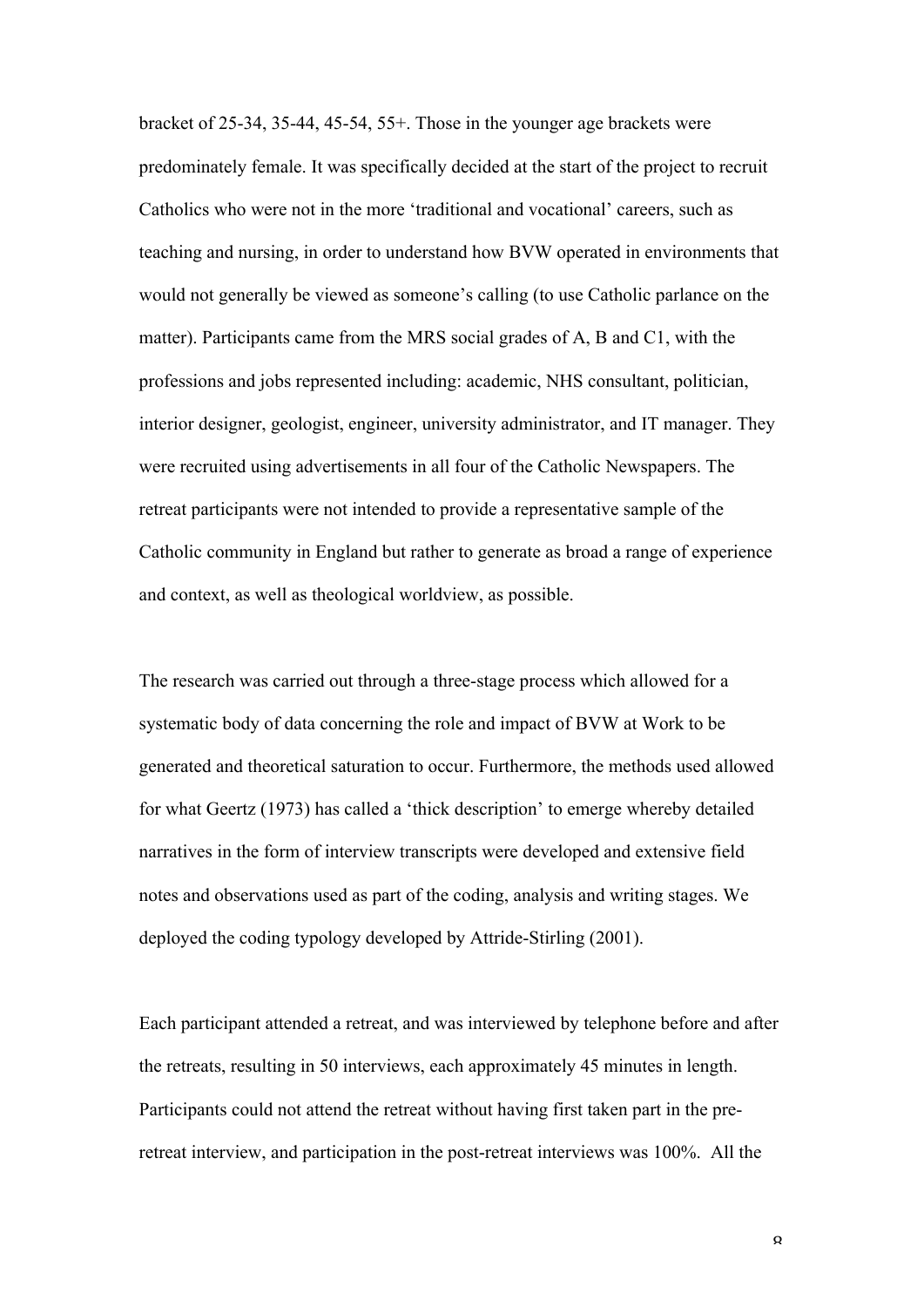interviews were anonymously transcribed with names changed for the purpose of publication, and each gave informed consent to their data being.

## *The Retreats*

The retreat for this study was held over 4 days and consisted of 5 sessions along with time for structured and unstructured prayer and reflection. The structure is adapted from single identity faith-based reconciliation programmes in Northern Ireland which undertake to guide participants through a process of self-awareness and cognitive understandings of their behaviour and its impact upon others (Power 2007).

The structure of these retreats focuses on a process of *listening, interaction, challenge, reflection,* and *discernment* that allows for the creation of a framework that highlights the full complexity, diversity, and richness of BVW in the workplace. These elements permit a deep and reflective engagement of the role of BVW from the participants' own experience, actions, and performance in the workplace. Listening involves not only hearing relevant input from four speakers selected to represent the range of experiences in work within that faith or belief tradition (see below), but also listening to the experience of the other participants in small groups, plenaries, over meals, and during unstructured social time. Interaction refers to both relational interaction with other participants, as well as cognitive interaction with new experiences and ideas which featured direct case studies of practical and ethical significance. Challenge refers to those elements of the retreat that emerged from conversations and presentations that challenged both existing beliefs and experiences. Reflection refers to the process whereby participants were asked to use their own experiences as a means of mirroring back to the group the understandings that they

 $\alpha$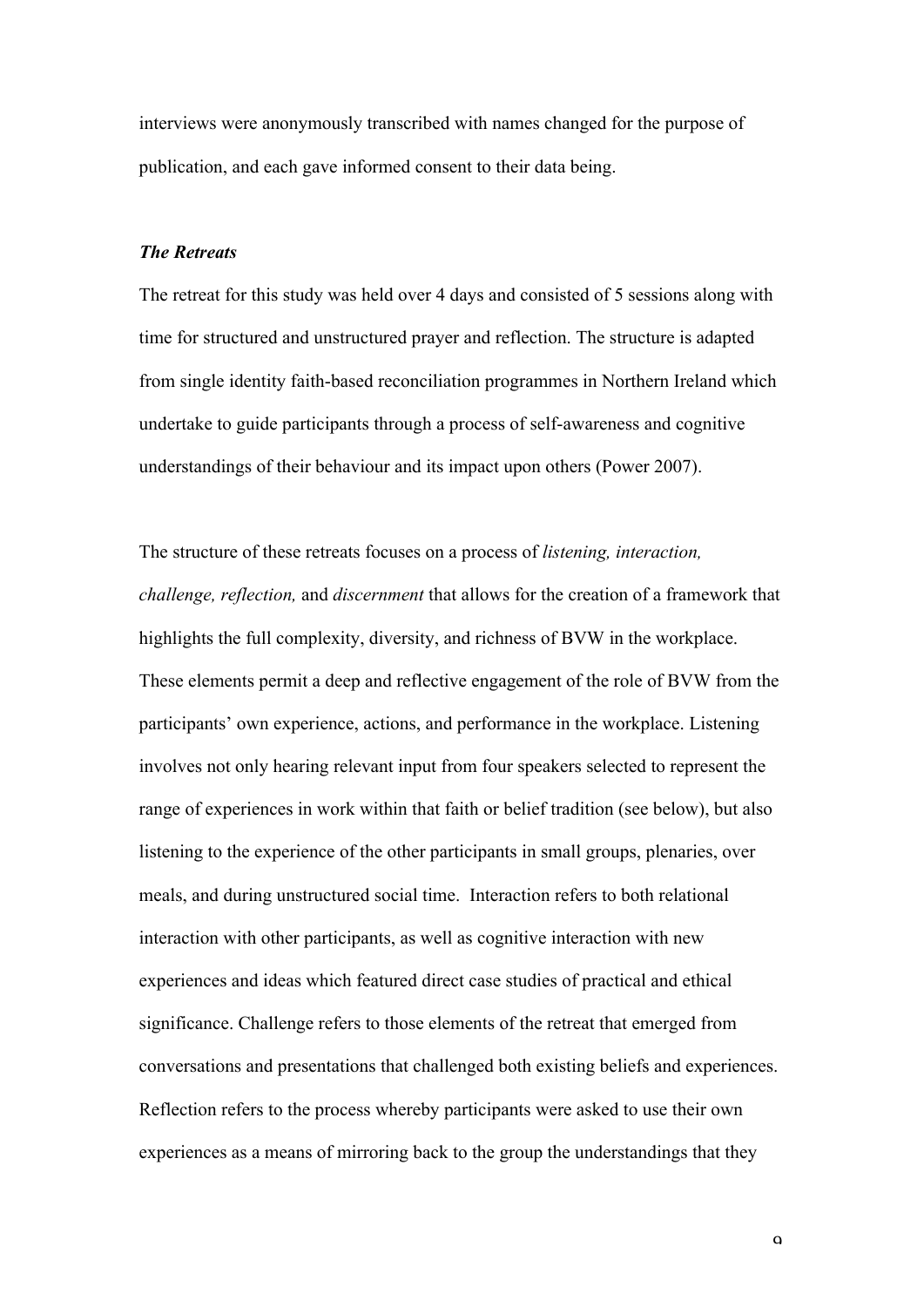had developed over the weekend. Discernment refers to internal reflection undertaken by the participants in the weeks after the retreat which was subsequently captured in the post-retreat interviews.

This retreat model provided a methodological innovation which allowed us to better understand the role of BVW in the work and business environment more fully than interviewing alone. By deploying the guided retreat process, BVW at Work provides a prolonged period in which to consider more reflexively issues relating to belief, mission, and participation in the workplace. This case study demonstrated the effectiveness of this technique, with many participants affirming the usefulness of this prolonged period of reflection in allowing them to recalibrate or reaffirm their BVW@Work.

#### *The Interviews*

The impact of these retreats on the participants was evaluated through interviews a month before and after the event. The rationale for the interview schedule begins with an awareness of personal experience of BVW in the workplace, before focusing down to allow the interviewees to reflect and prioritise those beliefs, values and worldviews that are significant for them, and identify the relative strength and impact of the different sources of BVW in their work and life experience. The post-retreat interview helps participants to understand the experience of the retreat and how it has, or has not, impacted upon their understandings of how BVW operate in the workplace. It guides them through a process of reflection upon their professional behaviour in the workplace since the retreat, as well as whether concepts introduced at the retreat such as spiritual capital have changed their practices and attitudes. We

 $1<sub>0</sub>$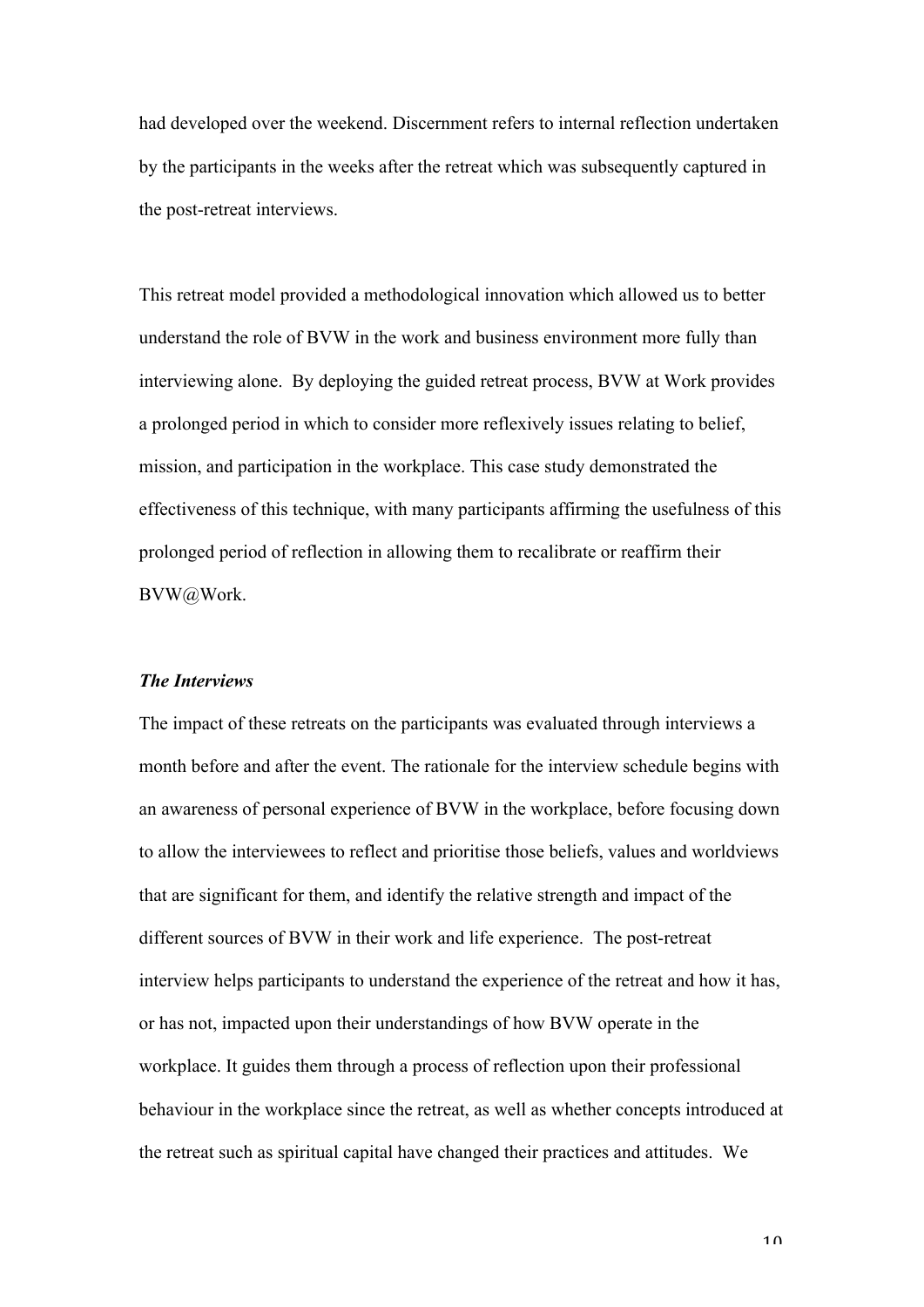introduce the concept of spiritual capital as a user-friendly term to encourage them to stand outside their work-based experience to contemplate how they conduct themselves in the working environment.

# **The importance of spiritual capital in the production of authentic religious agency in the secular workplace and business environment**

Spiritual capital as developed by Baker and Skinner (2006) and critically expanded further by others (Dinham 2012; Cloke and Beaumont 2012) refers to the deeply motivating power of religious belief and faith to shape one's actions and stance within the public sphere. It can be summarised as 'the "why" that drives 'the "what"' (Baker and Skinner 2006: 7) Based on empirical research on the impact and role of Christian faith-based social care and community development in marginalised urban localities in the early 2000s, original research by the William Temple Foundation suggested that spiritual capital 'energized' these faith-based practical contributions by 'providing a theological identity and worshipping tradition, but also a value system, moral vision and a basis of faith. It is often embedded locally within faith groups, but also expressed in the lives of individuals' (Baker and Skinner 2006: 7). Subsequent work has begun to re-calibrate spiritual capital as a conceptual and analytical tool for use within the organizational and business environment thus:

Spiritual capital is the set of values, ethical standpoints and visions for change held by both individuals, groups and institutions... shaped not only by systems and practices of belief, but also by engagement with wider sets of relationships (broadly defined) and the sense of meaning and purpose derived from workbased and other activities (sometimes referred to as the 'spirit' or 'soul' of a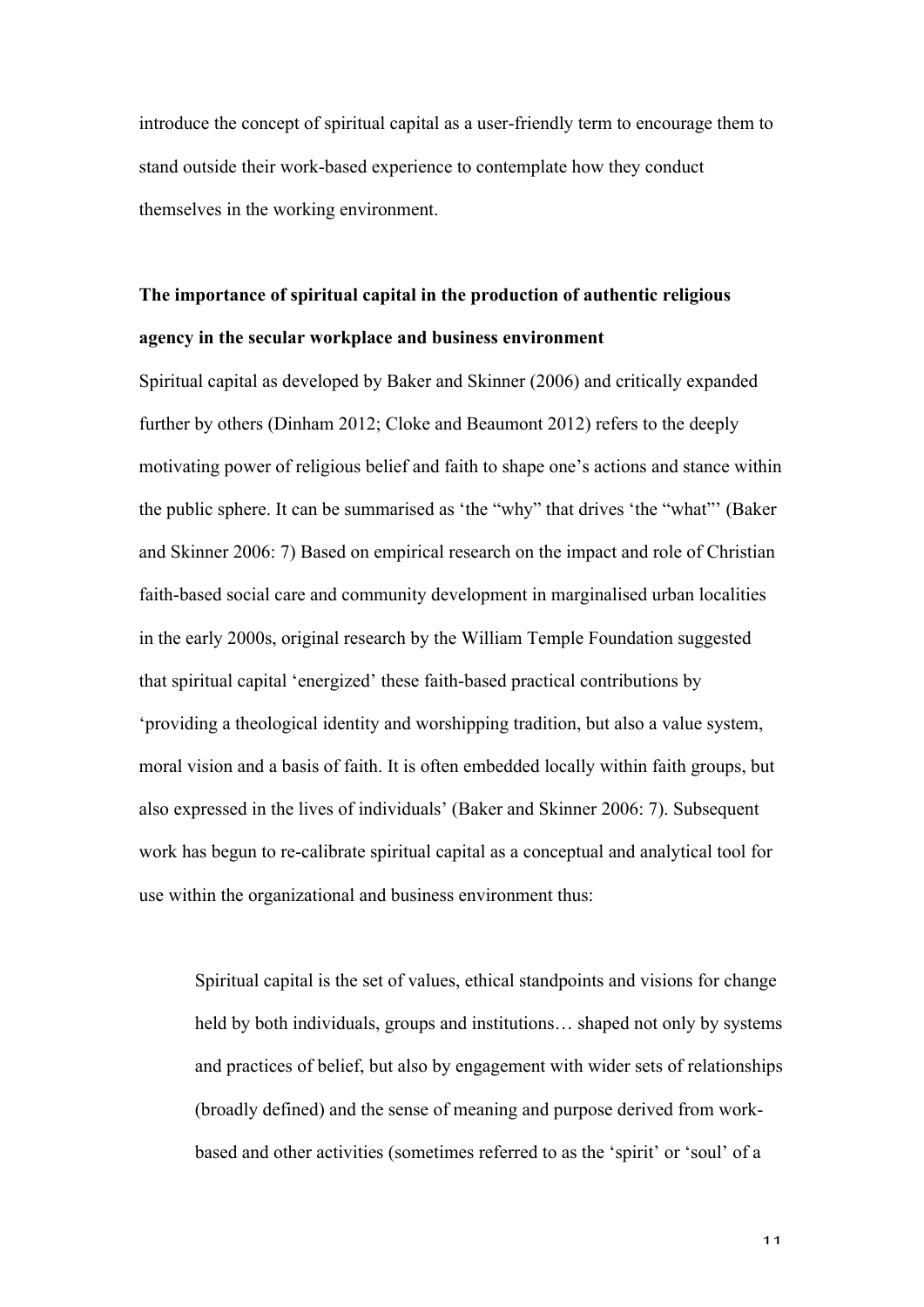business). Spiritual capital is often the source of motivation for other forms of capital (e.g. social capital and its emphasis on the importance of trust and norms as the basis for conducting any form of progressive or enhancing human activity). It includes. . . how beliefs inform values . . . where we fit in what we do (Baker, Stokes, Lichy and Atherton 2011: 6).

Whilst the primary data used from this English Catholic cohort emanates specifically out of a religious form of spiritual capital, it is significant that many of the following categories and experiences are not necessarily bespoke to religious faith. If discovered to be true in subsequent research, this would add weight to the efficacy and applicability of this framework across multiple and diverse work and business settings.

**Identity Markers: The Physicality of the Environment and Externality of Belief** This section identifies an attention paid by our participants to the external materialities of the workplace and espoused tenets of belief. The codings for this section fall into several different categories. First, they identified the solidarity found within a professional working environment, which for this Roman Catholic cohort of respondents was located mainly within the public sector; namely healthcare settings, social care settings, higher education, and, in the private sector, information technology and engineering. Second, they referred to professional labels within these settings - for example lecturer, team leader, social worker, chemical engineer, geologist, palliative care consultant, support worker, psychiatrist, community organiser, and policy consultant. A third category described the professional roles associated with these labels, many of which were mundane and routine but which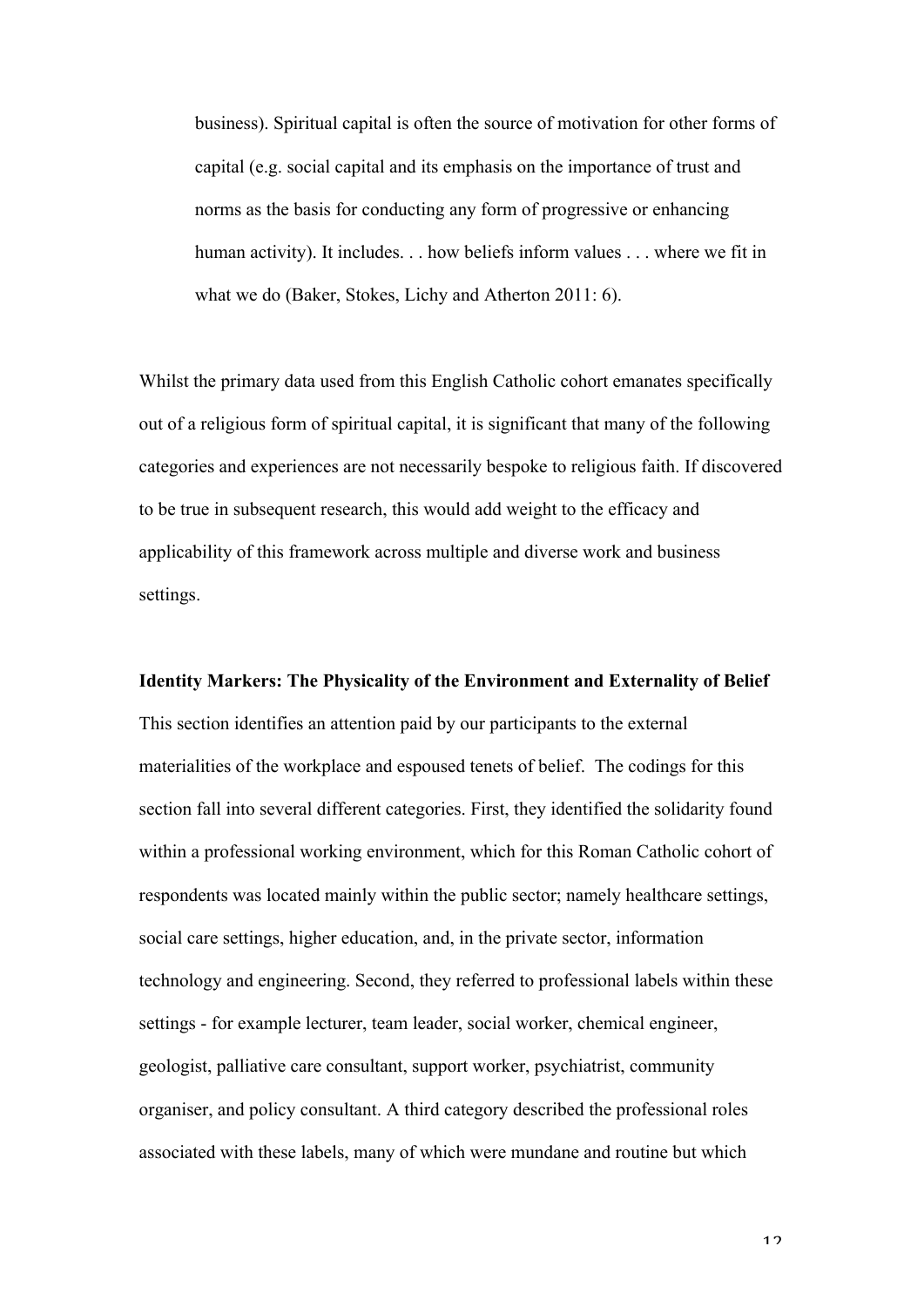revealed a complexity of relationality tactics and performances. Finally, there was an understanding that key categories of espoused theology and belief were important in our respondents' understanding of who they were and how they participated. Examples of espoused theology included: seeing Christ in others; made in the image and likeness of God; the incarnation; providence; liberation theology; loving your neighbour as yourself; and mercy as akin to love. The linkages between these espoused beliefs appear to cluster around deep existential concerns and teachings relating to the value and dignity of each human person, the importance of reciprocity and mutuality, and a sense of the significance of empowerment and agency. Implicit in many of these values and virtues is the influence of Catholic Social Teaching (CST).

Although the Second Vatican Council (1965a §728) had taught that CST should form a central part of the education of Catholic children, it was apparent from the interviews that this had not been the case. CST was not explicitly taught to those Catholics from the generations attending the retreat (all of whom were educated in post-council faith schools); rather it was during this period implicit within the Catholic education system both in schools and adult formation through events such as harvest festival and charity fundraising. There are a number of reasons posited in the academic literature for this: first as Arthur (1996) demonstrates the Catholic church in England and Wales has not fulfilled the practical implications of Vatican II, mainly due to ideological battles within the Catholic education system (81). Second, as Sullivan (2001), shows 'many lay teachers are neither theologically literate nor have they benefitted from deliberate spiritual formation' and they therefore 'cannot impart that which they do not possess themselves' (82).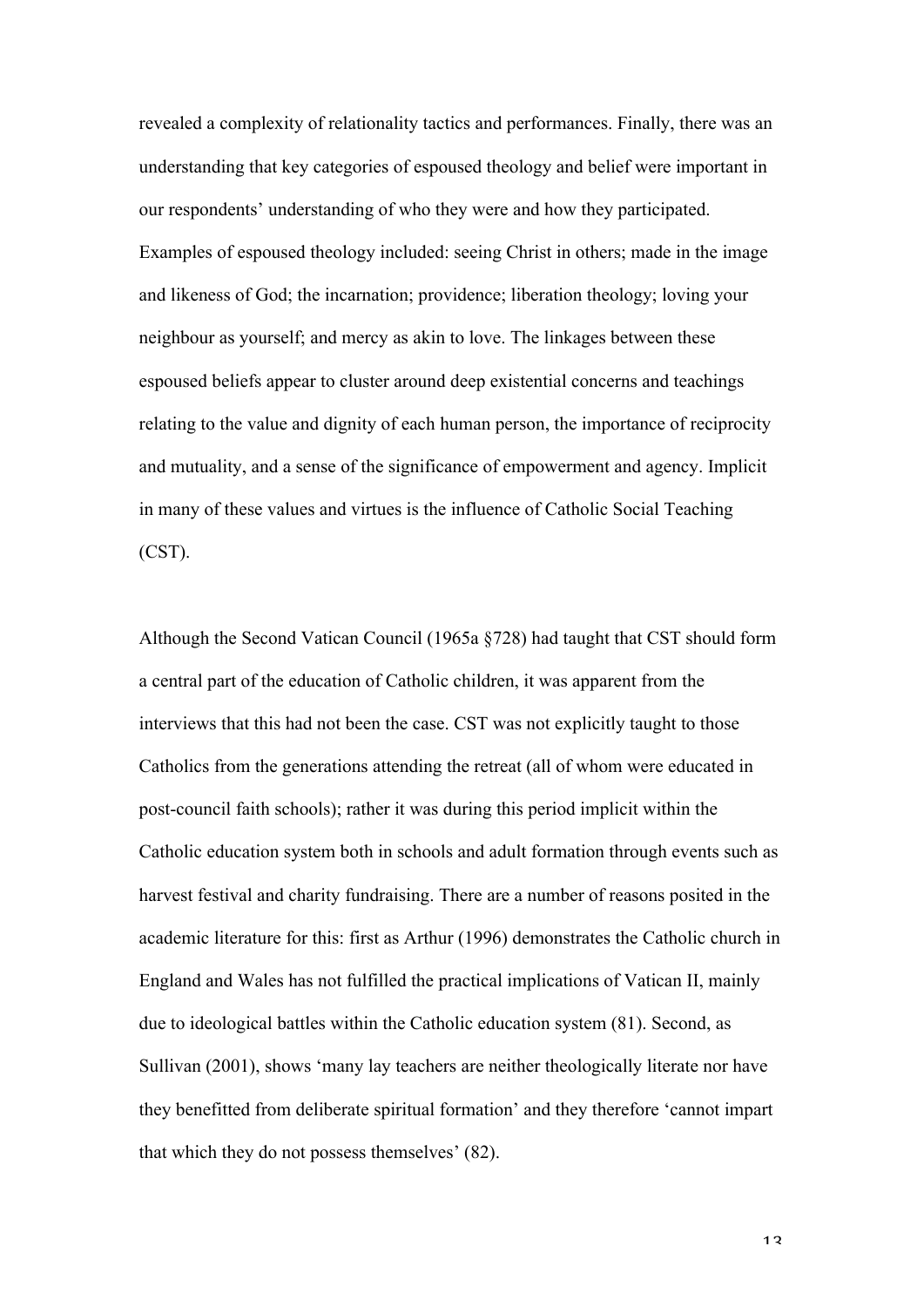As the interviews demonstrated then, CST was discovered in adulthood through practice, self-study and personal formation, rather than formally taught. Most participants cited it 'as part of their decision-making process' in the workplace and business environment. Although there is debate as to which concepts make up CST, from the authors' point of view the six following elements form its constitutive parts: subsidiarity, solidarity, the common good, the dignity of the human person, the preferential option for the poor, and care for creation. Each of these concepts is based upon the teachings of the Gospel and has subsequently been developed through tradition. The teachings of the Catholic church on this matter provide Catholics with a set of guidelines which are meant to focus their readings of the 'signs of the times' (Second Vatican Council 1965 §1) to enable them to be contextualised for their own particular milieu, or as one participant, Paul, an academic in his late 40s, put it 'this provides structures and boundaries through which you can operate.' That the participants had translated the first four of these concepts into their workplaces was strongly apparent both in the pre and post retreat interviews. Thus, subsidiarity, the idea that each person has the right to shape their own destiny rather than being subject to external forces, was particularly obvious in the interviews with those participants with management responsibilities. For example, a Matt, a senior policy consultant working for an international NGO in his mid 50s, commented on the importance of valuing his employees' skill sets: 'people's talents can be often neglected and wastedthey're not often given the opportunity to develop.' Another, Julia, an academic in her mid 30s, said that her management style focused upon 'encouraging people appropriately for where they are.' Finally, Peter, a financial services sector employee in his early 30s spoke about 'tailoring his management style' to empower members of his team. Fundamental to the success of work-based subsidiarity in the was the

 $1<sub>4</sub>$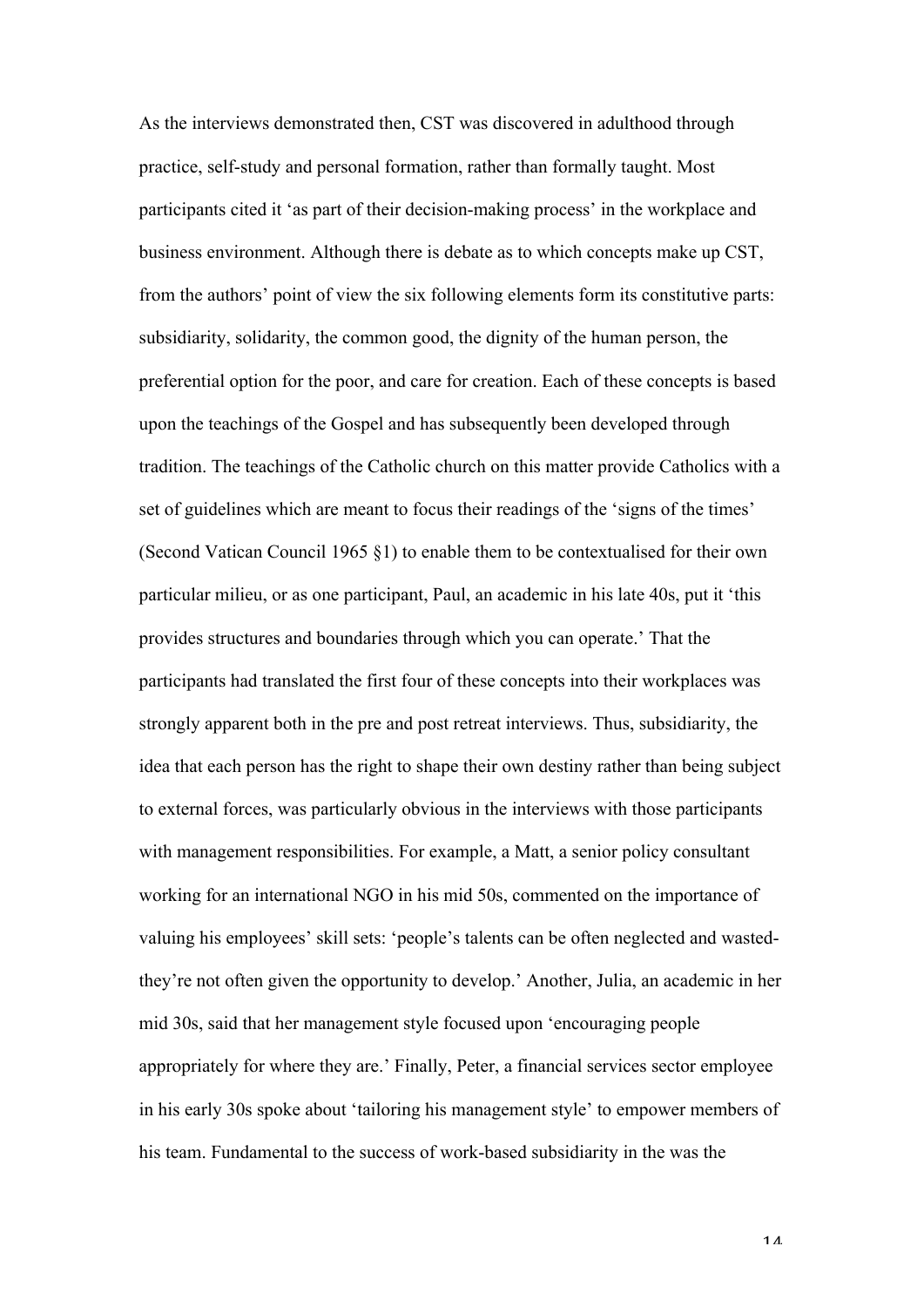concept of dialogue: failures in communication were seen by most participants as a problem that prevented people from successfully contributing their skills at work. Successful contribution was often linked to allowing colleagues agency in the workplace; 'listening to my colleagues' opinions and suggestions and take on board what they say' (Matt) and 'taking turns in leading, giving people support in terms of doing what's right.' (Alice, an NHS Consultant, late 50s.) In many ways, the deployment of concepts from CST was a pragmatic decision which not only benefitted the employees in terms of human flourishing, but also improved productivity for the company: as Sylvia, an interior designer in her early 20s stated 'For me it's just common sense that people are happy to work where they can be more productive.'

Solidarity, which compels people to take account of the impact of their actions on others, was defined by one participant, Nathan, a consultant psychiatrist in his mid 50s, as 'make sure the decisions made benefit everyone'. It is closely linked to the CST concept of the dignity of the human person or as Sam, (IT manager, early 60s), put it 'valuing someone as a person rather than as a resource'. People were therefore y put before profits, and a sense of horizontal team structures emerged from those in leadership positions. One NHS consultant, Alice, spoke of solidarity as 'working together as a team to solve problems rather than just pointing them out'. This approach epitomised a wider view that the business and work environment should aim to be a supportive community, rather than cutthroat and competitive environment and that such structures were of benefit to the company or employer. An interviewee, Clare, a scientist in her mid 20s, reflected; 'if you see your friend is very happy working with a company you're probably more likely to want to buy from them.'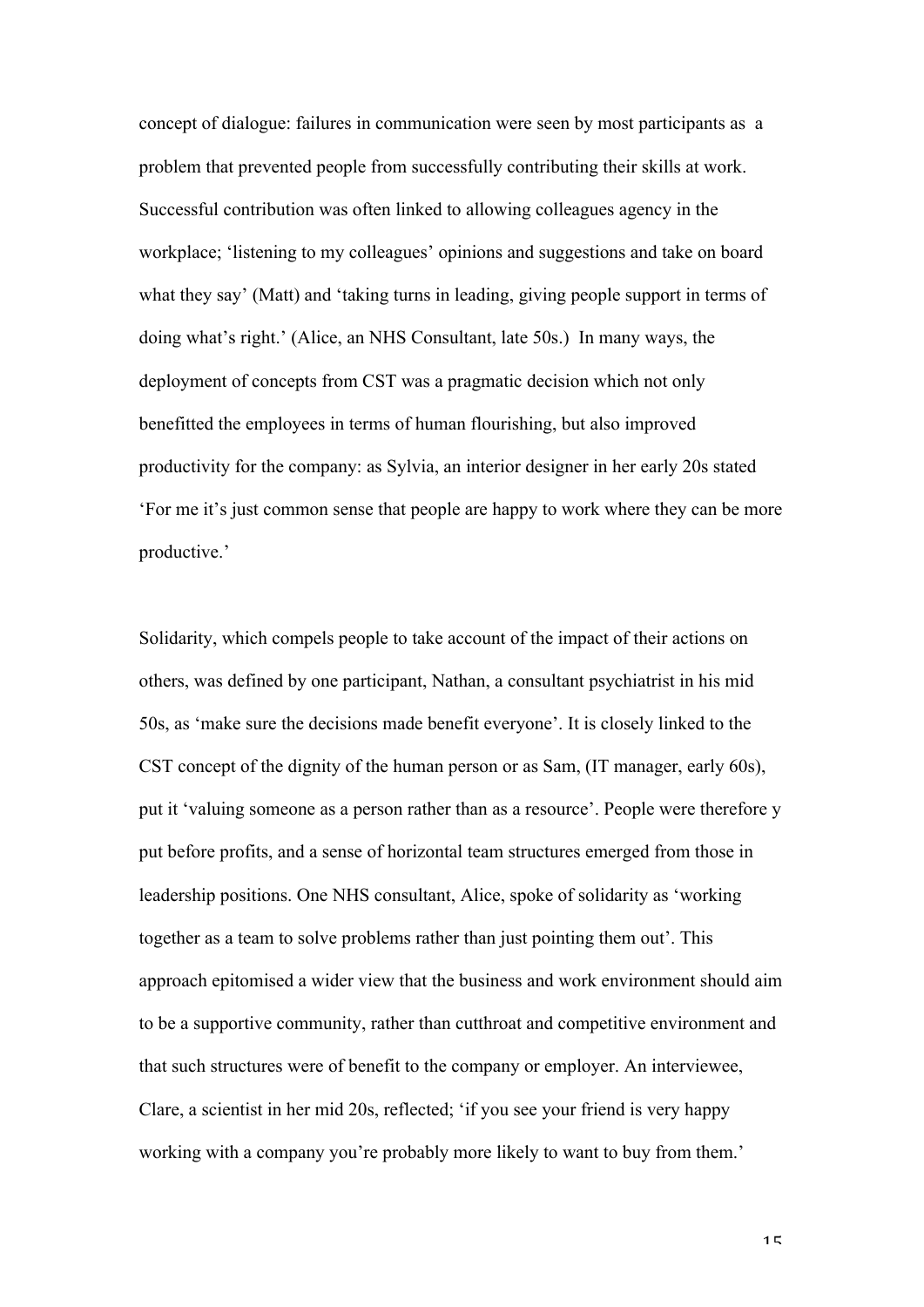Another, Charlotte, (engineer, late 30s), suggested that 'dehumanisation leads to demotivation which means people perform less well.'

#### **Valuing others as you value yourself: relational affects in the workplace**

The data under this heading reflects the diversity of individual experience within the workplace. This includes negative affects- i.e. work-based experiences that create difficult and challenging situations around belief identity such as anxieties about being 'outed' as a Catholic based on external indicators such as the wearing of a crucifix or value judgements about the Catholic identity: for example as James, an academic in his early 40s suggested 'I shouldn't be worried about saying what me beliefs are, but I think we Catholics are much more worried about saying … we are Catholics than perhaps like other groups – like Anglicans or Hindus.' Feelings associated with isolation also featured alongside emotions of embarrassment at being labelled a person of faith or belief. These was identified as partly emerging from the prevailing media and political discourse associating religion with regressive and discriminatory behaviours and attitudes.

The second source of negative affects was linked to ethical and moral issues. Examples included feeling compelled to tell untruths: 'I have been asked to lie to obtain terms and conditions from a competitor; a situation that ended up with me being practically forced on knowing that if I didn't do that, I wouldn't have a job' (Sylvia); to harm others chances of progression in order to secure your own due to an overbearing culture of competition: 'it was an environment where he pitted everybody against each other, because they were hiding quite a few dodgy things, we didn't notice what was going on because we were too busy fighting each other to see the big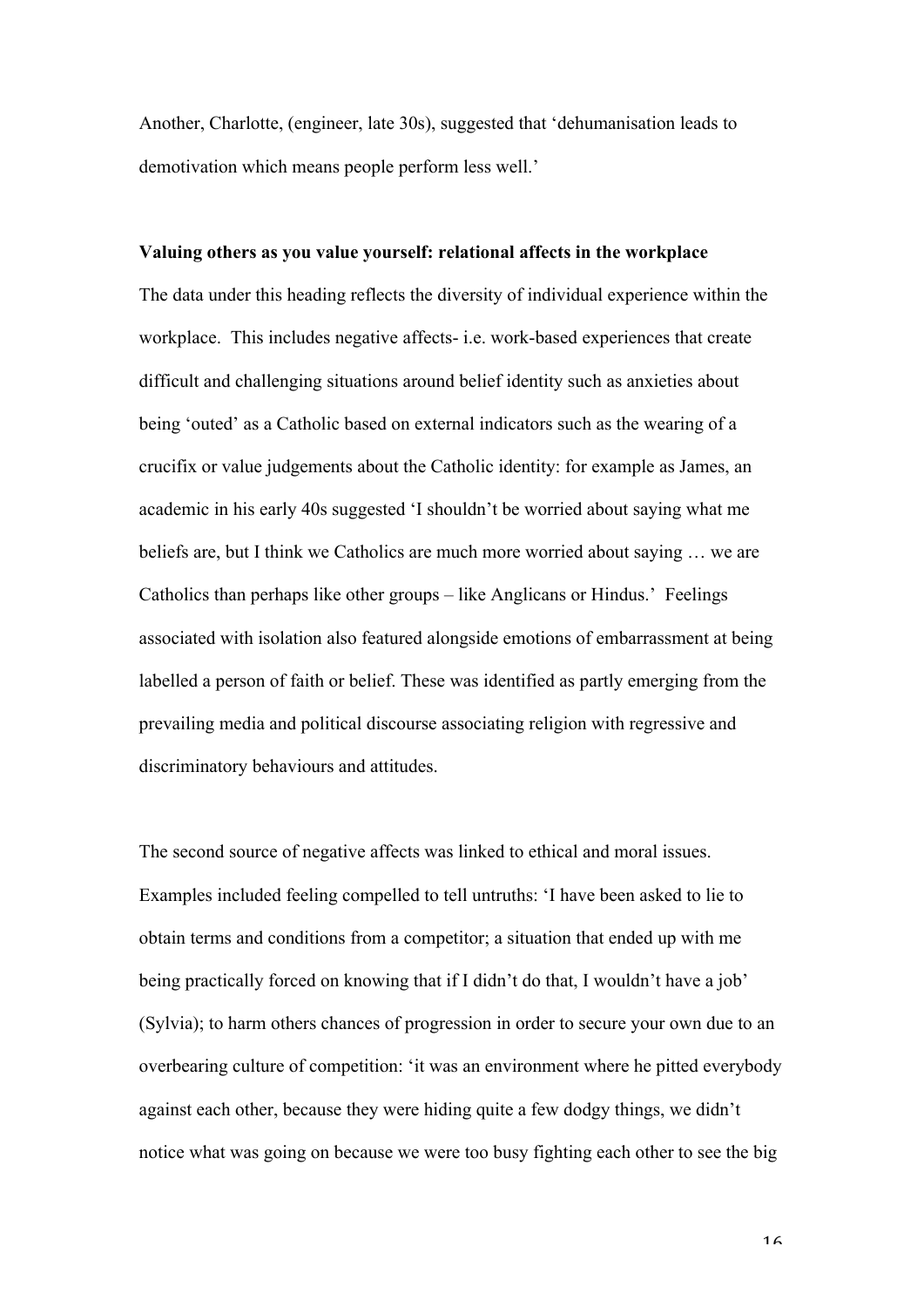picture' (Charlotte) and being forced to partake in a culture of blame in which people are seen as resources rather than human beings where 'employees well they'd come out as a sort of production rather than as people' (Matt).

Such management styles tend to be characterised by what one participant, David, an outreach worker in his late 40s, called an 'almost fundamentalised managerialism,' in which company success is prioritised over employees' wellbeing, competition is valued over collaboration and where people are treated 'as though they are yours to do with as you wish'. This style was described by participants as 'restrictive' and seen as a block to professional development, preventing employees from bringing their full selves to work.

However, many participants also identified positive affects and experiences associated with the workplace., especially for those participants in positions of authority or power, and able to exercise personal and professional agency. James described how their professional role conferred a sense of confidence in their identity. 'For me, it is about transparency, personal integrity and it's about me being able to look at the values system I have, which is Roman Catholic Christianity and have the confidence to let others know that sometimes I didn't to the expected thing because I know the thing I did was done for the right reasons.' Several respondents spoke in terms of theirs and others human flourishing within an enabling and supportive working environment based upon positive emotional feedback and relationships. Matt, recalled this insight to the various teams he oversaw: 'What you do is, you talk to the people that they're managing, and if a smile appears on their face as they talk about that person, then generally speaking I know that they will be working, that person will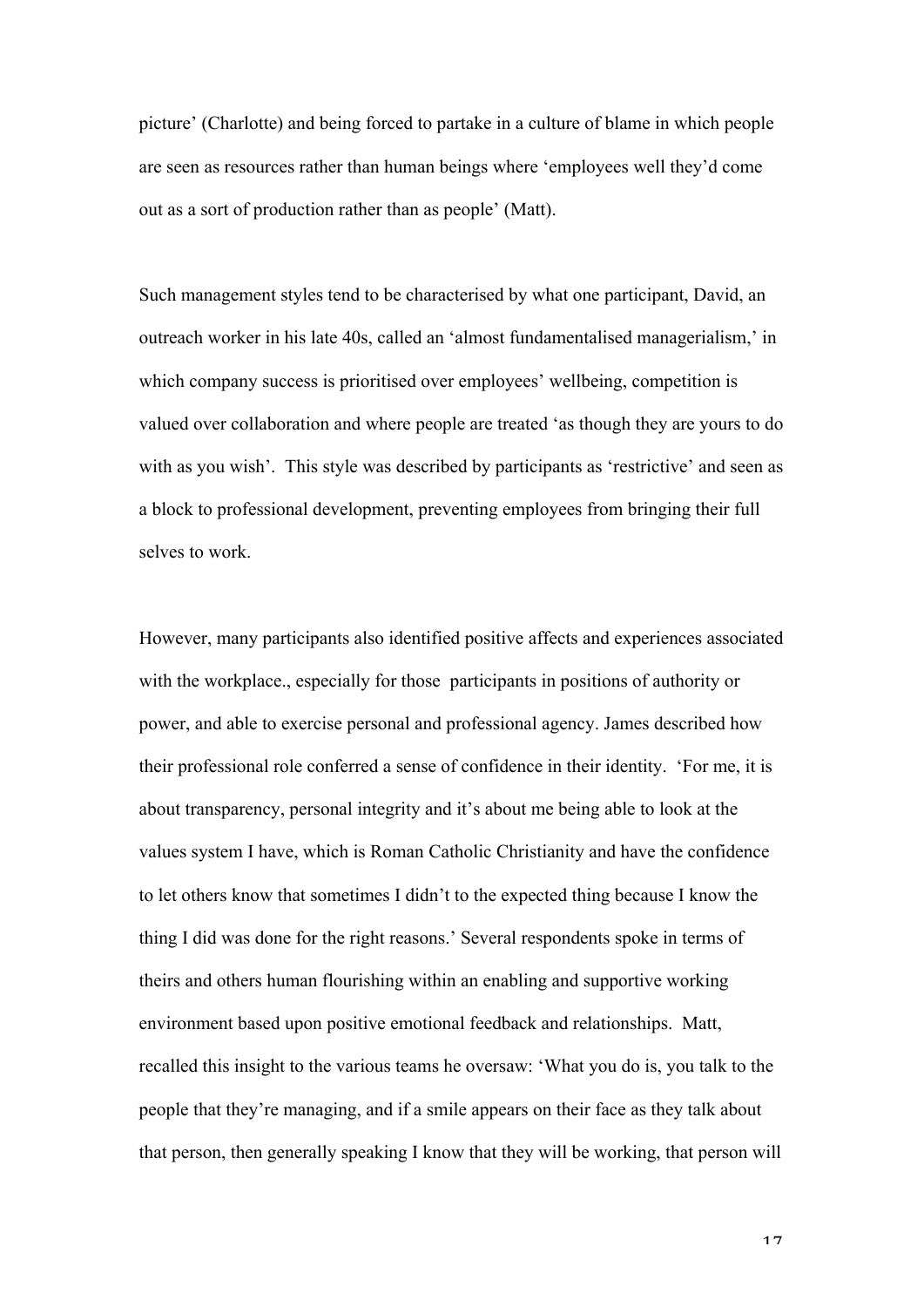be flourishing, and if they're flourishing, they're almost certainly doing the best job they can.' David related the deep sense of wellbeing derived from knowing 'that the ethos of the organisation I work for matches my own personal belief', whilst another reflected their considerable satisfaction from working for an organisation whose mission was explicitly stated as 'to meet the needs of those not yet met'. Nathan, related how the ethos of service in his workplace intertwined with his belief system: 'I need to feel I am of service, that I am a contemplative in action.'

# **Negotiation and Praxis – how Roman Catholic beliefs and values are embodied and performed within the work-based and business-environment.**

We now explore in greater detail how personal values and narratives appear to be fused into a series of professional tactics by Roman Catholic spiritual capital within the business and work Environment. These personal values are grouped under four interconnecting clusters of virtues and their impacts, and include:

- Authentic (witnessing to who I am and what I aspire to be)
- Development (developing an appropriate sense of agency and autonomy, both in themselves and within others)
- Relational spaces (valuing others, noticing others, and attending to feelings and issues within and outside the workplace)
- Flourishing (commitment to happiness and wellbeing)

**Authenticity** is a virtue that powerfully emerges from a series of related values and virtues including: always being truthful; witnessing to 'ones faith'; and agency (being seen to 'walk the talk'). Telling the truth was highlighted several times. Clare argued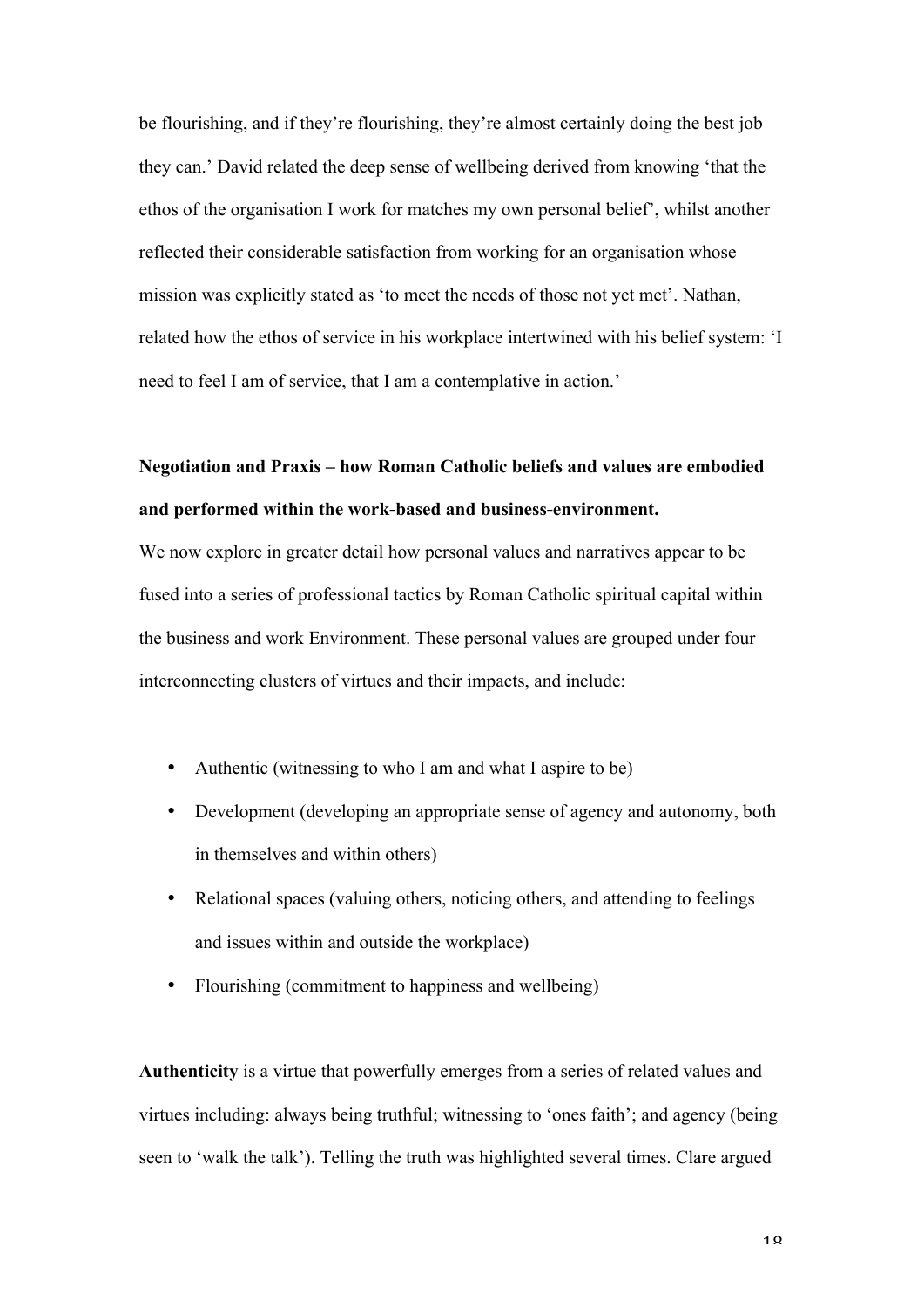that you should always 'play things with a straight bat. Don't promise what you can't deliver'. Julia, referring to her colleagues' inability to prepare for meetings or conferences added 'for me the mere fact that we signed a contract to do this, it is really important to give it the best shot: it doesn't matter if we have done it well or not, but you have done your part.'

'Witnessing to my faith' is closely linked to being willing to talk about the 'real me' and whilst this form of witness included the possibility of spoken communication, it was more likely to be seen as a truthful and authentic *way of being* in the workplace. 'I suppose it is about authenticity. I have always felt that the people at XXXX cafe, because they were people that I worked with, there was some sort of genuine commitment to people and it was an extension of their beliefs and values.' (David) This will include being professionally transparent in the way of chairing meetings and mentoring in ways that encourage others to bring their authentic and truthful selves to the way they work, manage and lead.

**Development** The virtue of authenticity is also intimately linked to a sense of agency. Witnessing to one's whole being (in word and action) and being transparent and truthful reflect the motivating power of BVW to directly shape how one acts in the public sphere: 'Now I know there is no difference between my faith, values, and ethics in the workplace. I can see clearly that it is all the same. I believe that if our own faith is grounded it will inform everything' (Sam). Agency was defined by Paul as: embodying a sense of mission, '… it has become increasingly apparent to me on reflection … that these are the tasks that I have been allocated rather than them being what I have chosen'; of being responsive to, or submitting to, a sense of higher calling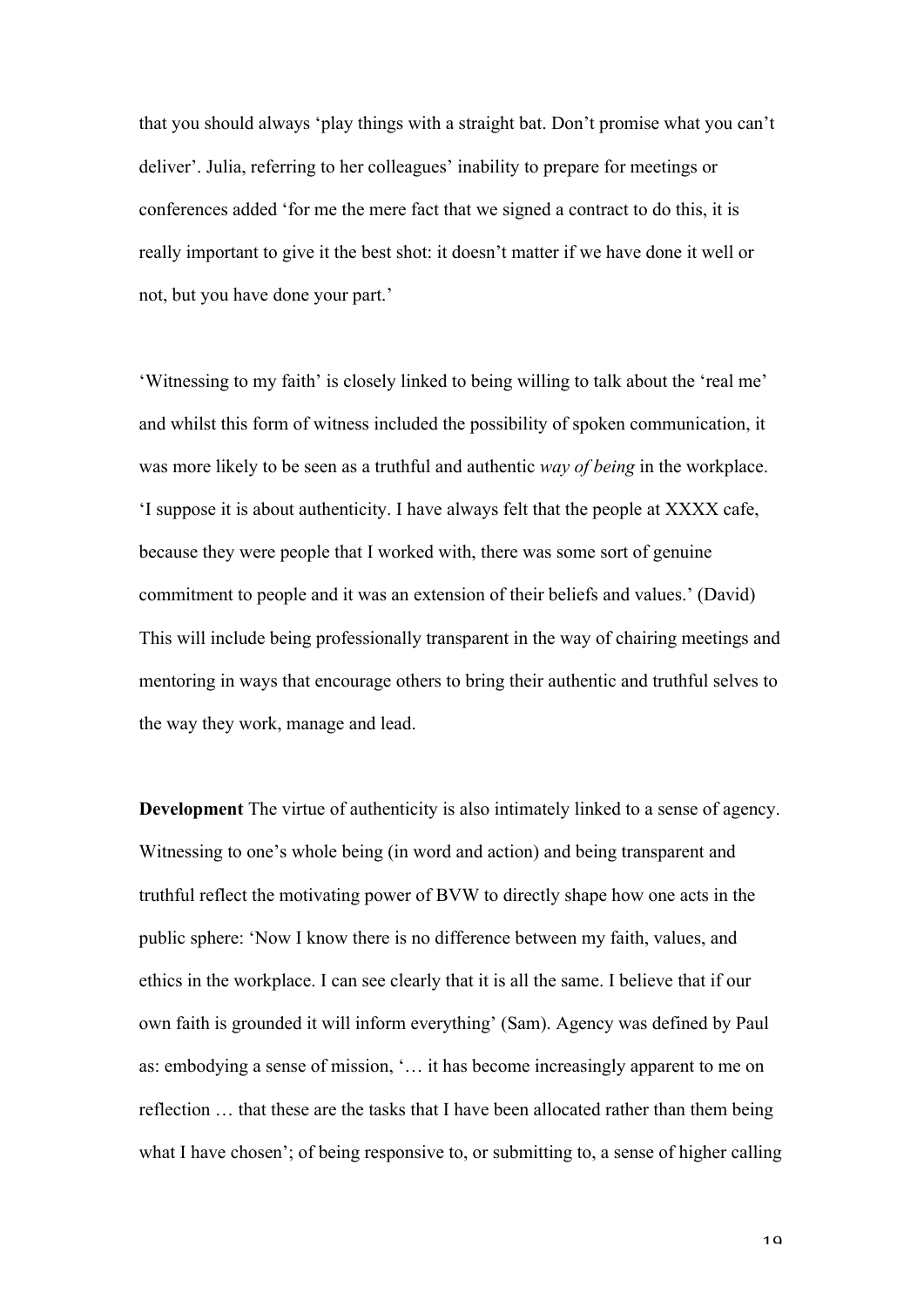and service, 'I started to hear this message of service, but I didn't know how…I felt it was my calling to be of service, but I didn't know what that meant' (Emily, linguist, mid 30s); or seeing one's work as part of a greater pattern or design, 'it's the attitude that we offer our whole life to God, and that gives me peace' (Clare). Here lies a theological and spiritual paradox: an enhanced sense of agency requires the relinquishing of a sense of personal autonomy for a sake of a wider whole; namely directing one's activities towards achieving positive outcomes for those beyond yourself who are 'other' to you.

Linked to the idea of authenticity is the notion of vocation. The word 'vocation' is a recurring motif in the data and proposes that the work place can be an arena where one can bring the fullness of one's identity, shaped by centrally-held beliefs, to bear in effecting a transformational difference and change, moving it beyond something purely instrumental.

This fullness of vocational development is often a lifelong process of growing maturity in ones' faith and beliefs, whereby the focus on externalities and 'outward appearances' gives way to a relationship with God based on a deeper understanding of the direction and purpose of one's life. This allows for a more critical focus on the priorities of both life and work, and to recognise deeper patterns of service and engagement. One interviewee, Alice, said, 'I feel more purposeful – I wanted in my work to address the public lack of awareness over dying… I have come to see that my work-based roles have been allocated and not chosen in order to better fit a higher plan and purpose', what she goes on to summarise as a 'providential God'. A public health worker in our survey reflected, 'What brings me the greatest satisfaction is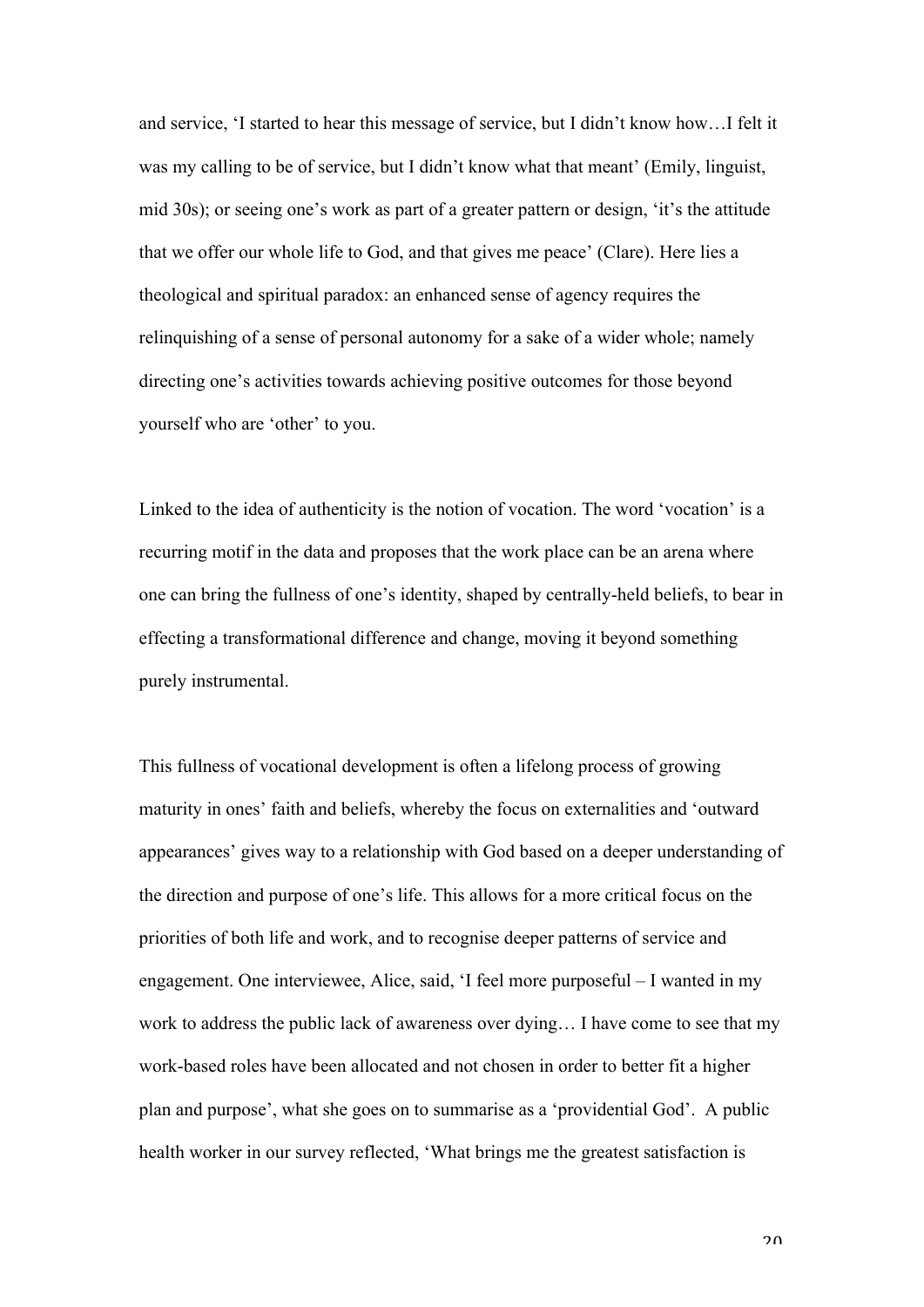knowing that I can offer a genuine commitment [to my work] that is in fact the extension of my beliefs'

The congruence of these three elements – the whole self, deep belief, transformational change – is what several of our respondents suggest leads to the greatest sense of wellbeing and satisfaction in the work place. This quotation is characteristic: 'I have a much stronger feel that, what I am doing and the way that I am doing it is purposeful in a spiritual sense and not just in a practical sense. I am not doing anything different, but I am doing it differently, or approaching it differently.' (Julia) The notion of transformation meanwhile is envisaged by Peter as contributing a change to the quality of human relationships and the material structures of the workplace for the better: 'its amazing what you can achieve when you have real working relationships and personal relationships. These really matter, they are the key to change, the key to progress, to making things happen in the best possible and most functional way.'

Promoting and augmenting spaces and practices of **relationality and solidarity** is another key facet of Roman Catholic BVW emerging from our pilot data. Thus 'human beings are seen as the most important thing' (Matt) in which it is important to develop strategies of mutuality (treating all with professional respect and equality), complementarity (being generous towards, and not jealous of, the skills and creativity of others) and solidarity (providing safe spaces and relationships of support for those who are vulnerable, stressed or abused). On this point, many interviewees reflected on the experience of the retreat, in which they had felt a deep sense of solidarity that is absent from most workplaces, and which they wanted to, in some way, replicate. The dimensions of this solidarity included for Alice 'a groundedness of being with a group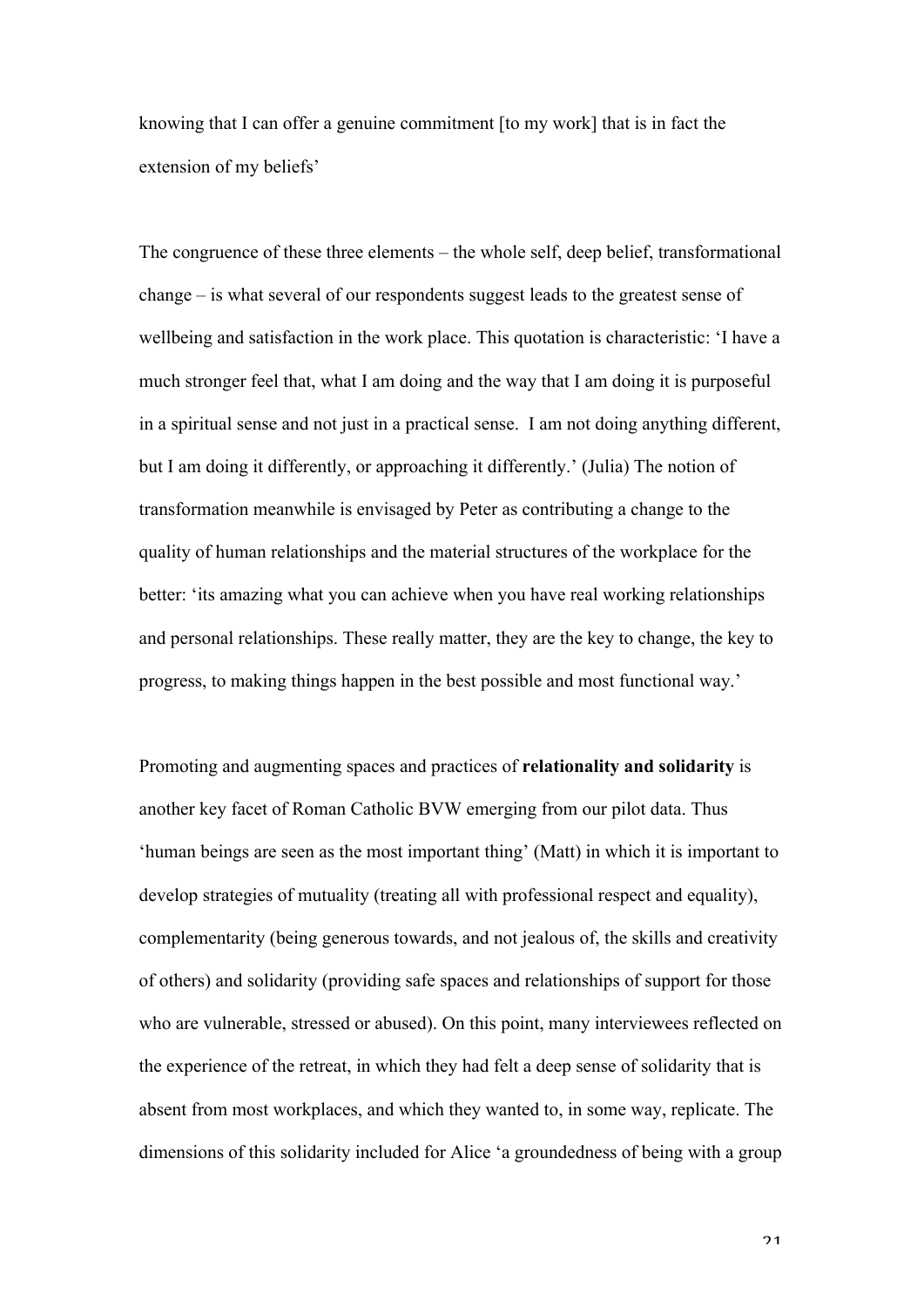of strangers who nevertheless share a common purpose', and 'understanding the same centrally-held beliefs', the feeling of being immersed in a community of faith' and hearing and reflecting on 'inspirational and confidence-building' stories from other Catholics, 'whose faith had led them to change the places in which they work' (Julia).

**Flourishing and wellbeing** is created through a variety of values and tactics, for example, valuing and affirming workers often located at the periphery or invisible borderlines of the work-based environment; for example, the cleaner or the receptionist. James said, 'it's about taking the time and trouble to see the human person behind the role', and then going on to engage them in conversation that communicates care, respect and value. 'I always go out of my way to offer kind words to those with whom I work, as well as words of encouragement. You never know the hidden and future impact those few kind words will have on that person.'

This noticing and valuing of people in the working environment is further augmented by the conscious act of listening to them, and 'hearing them into speech' (Morton 1985). One powerful example of this was the care offered by an interdisciplinary palliative care team around those who are near the end of life. This care, for Alice, revolved around giving the dying person as much space and autonomy to reflect on their life in their own terms and, as far as possible, voice their spiritual and medical needs. 'That person is being looked at as a whole, with a physical being and an emotional life, in a social context of spiritual worth. Whether the health and social care team subscribe to the patient's spiritual values is not material. They are prepared to work with the values that are important to the person, even to the point where that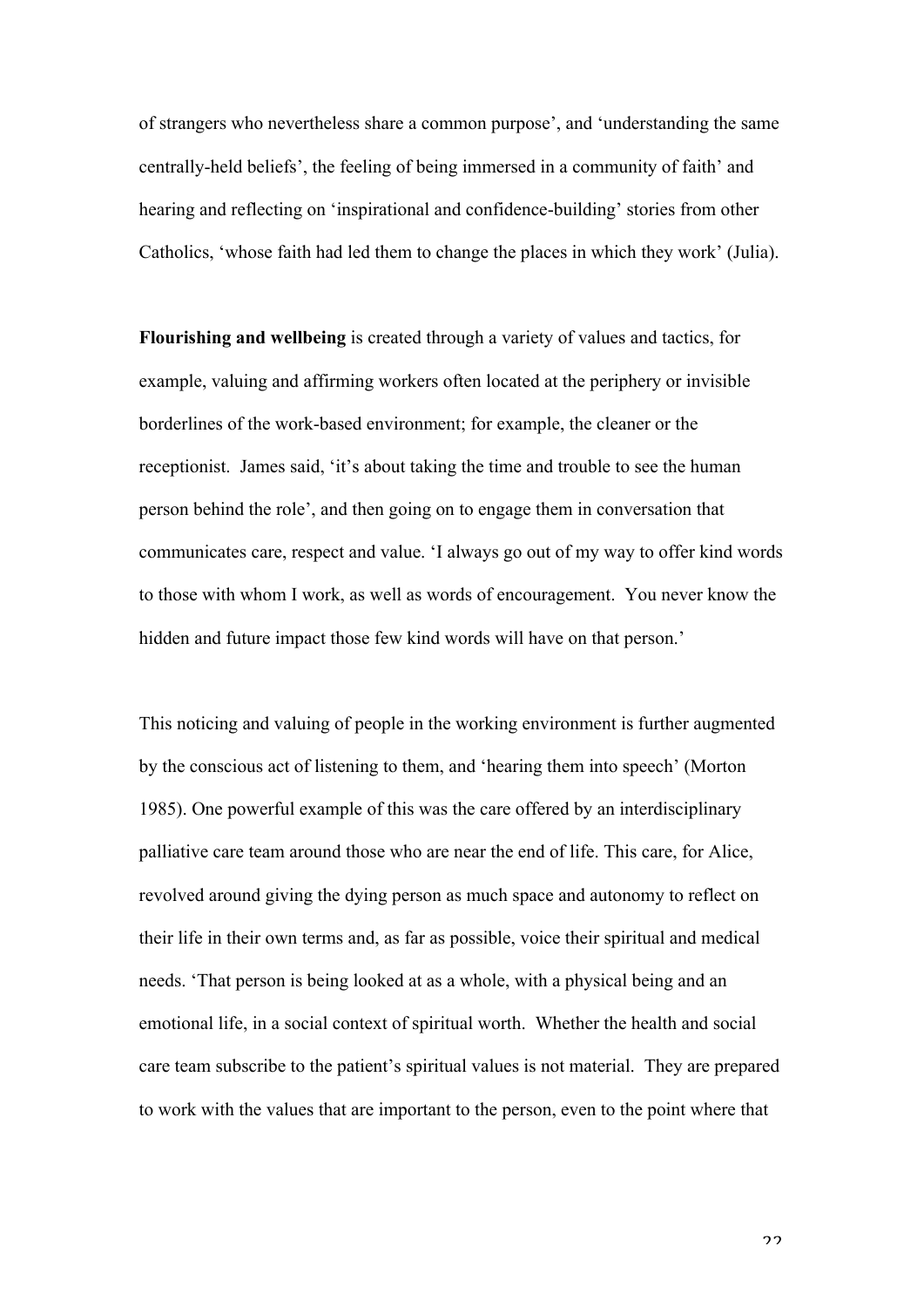may in fact involve them temporarily suspending values of their own to deliver care that is required.'

This extending of autonomy and the 'right of speech' is an excellent example of the fusion of professional and personal ethics, whereby instead of being seen as at odds with professional 'secular' work-based standards, the spiritual capital of the Roman Catholic interviewed, reinforced and made these standards more resilient and effective. However, it was noted by several interviewees that many 'secular' professional codes are rooted within a Judeo-Christian framework, which one respondent, Nathan, described as an invisible but still 'powerful golden thread that helps stitch together the public life of our institutions'.

# **Models of leadership and change management emerging from Roman Catholic Spiritual Capital**

Our final section focuses on the vision for leadership and change management that emerges from Roman Catholic spiritual capital or BVW. This is the level at which espoused theology, affect, values and virtues, and tactics and negotiations are crystallised into strategic interventions that shape the material structures and ethos of the work-based and business environment. We have identified five dimensions of leadership and management that reflect Roman Catholic ideas of what it means to be a flourishing individual located within a flourishing community.

**The concept of the Common Good** has a long history dating from Aristotle onwards, that predates the Roman Catholic Church but which the Church has adopted more recently as one of the central tenets of CST seeing it as 'the sum of those conditions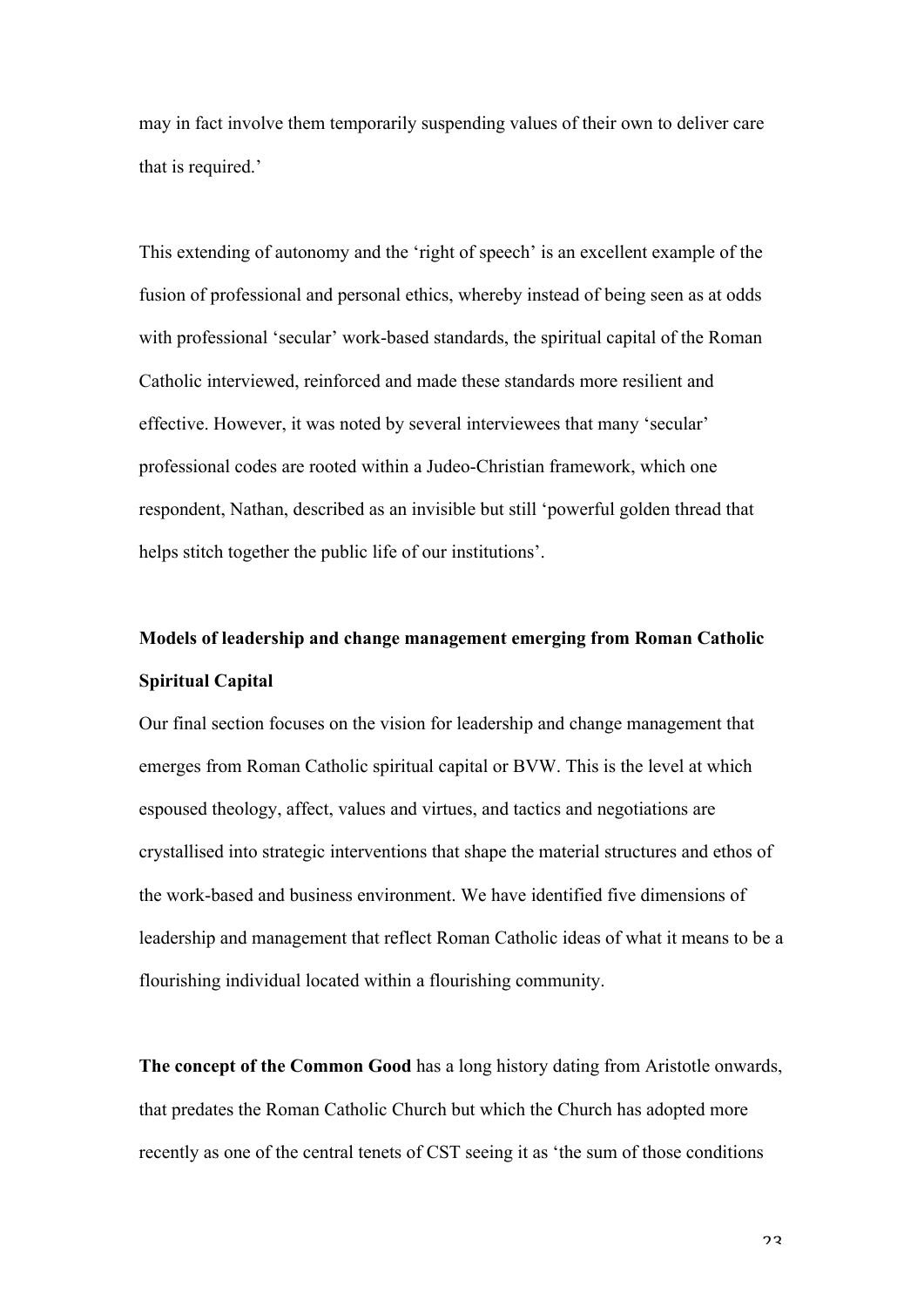which allow individuals and groups to achieve their proper purposes more fully and quickly,' (Second Vatican Council §26). This concept was reflected in notions of vocation and service to one's colleagues and institution, so that personal and communal flourishing were mutually dependent. This is expressed in a leadership approach that is courteous, respectful, interactive and based on an inner-confidence that is embedded within a foundational framework. This framework provides a strong sense of ethical and moral principles that guide day-to-day decisions often made under duress or stress. As Paul articulated it '… we are here for a shared purpose, we have centrally held beliefs; within which there will be a spectrum of takes but there is a central set of truths here, that we subscribe to – and they help you see the wood for the trees when there are times of emotional or informational overload'.

**The inherent value of the person** is a recurring motif that encompasses the value of seeing the whole person in their physical, emotional and spiritual dimensions. This aspect of Roman Catholic inspired leadership was summed up in phrases like 'people are the most important thing' (Matt); 'I try and see the best in other people' (James); 'everyone matters' (Sylvia) and 'in my professional dealings with colleagues I try and appreciate the uniqueness of everyone of them' (Clare).

**Critiquing and challenging hierarchies and practices** is a dimension of leadership aimed at fostering values of inclusion, recognition and encouragement, as well as critiquing norms or hierarchies that were perceived to be unjust or disempowering. Common phrases and concepts associated with this expression of leadership included 'Treating less senior personnel with respect' (David); 'Playing to the strengths of everyone rather than simply correcting weaknesses' (Matt); 'Not being concerned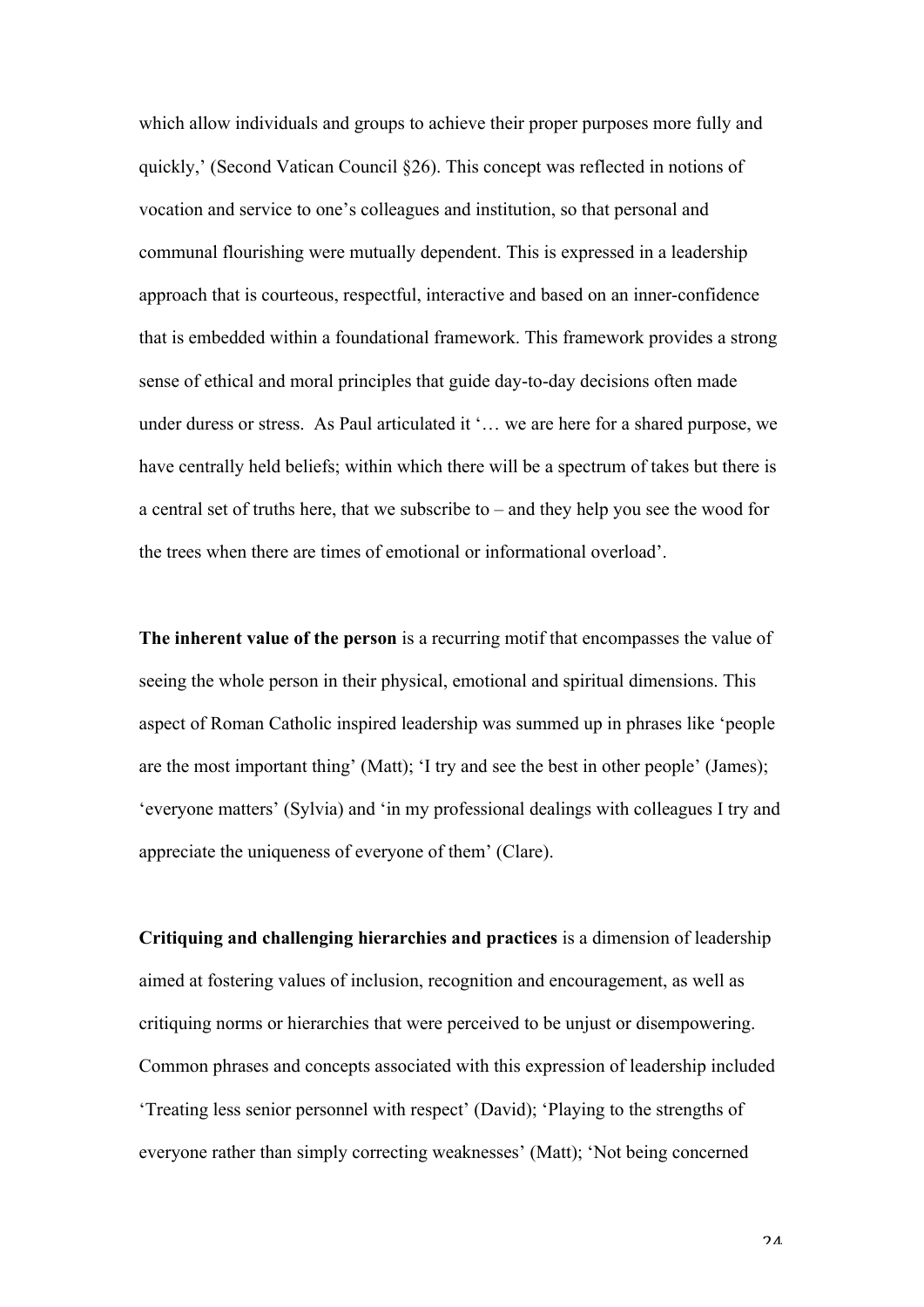with status but doing something for your fellows' (James); 'Living out an ethics of equal worth- we don't do this any better than non-Christian colleagues' (Emily) and 'Giving voice to the voiceless' (David). In other examples, our interviewees felt compelled to question the assumptions behind increased efficiencies and cost-cutting exercises which undermined ethical, professional and theological norms around the care of the most vulnerable. Nathan said, regarding deep cuts within NHS, 'I constantly wrestle with the thought that if [NHS care] can't be delivered in the best way, is the service still better than nothing at all?' Alice asks, 'Should we take NHS money if we are not making a difference'. She finds her Roman Catholic BVW gives her increasing confidence to 'let people think that I didn't say or do the "right" thing as far as management are concerned'.

The idea of a **values-driven life** was expressed as leading by example, and included ideas of 'witnessing to my faith in actions' (Matt) and 'promoting awareness of my faith through the things that I do' (Clare). The concept of witnessing, as previously discussed, connotes an extra drive and desire to be held publicly accountable for the faith or belief one has. One interviewee ventured the view that this level of visible attachment to virtues and values is more obvious in religious people: 'religious people are more highly motivated' and that there is 'a difference in the quality and ethos of care in projects or sections run by faith groups' (James). Paul reflected that he attempted to model in his dealings with students and colleagues, 'a genuine commitment to professionalism and the wellbeing of others that is a direct extension of my beliefs'.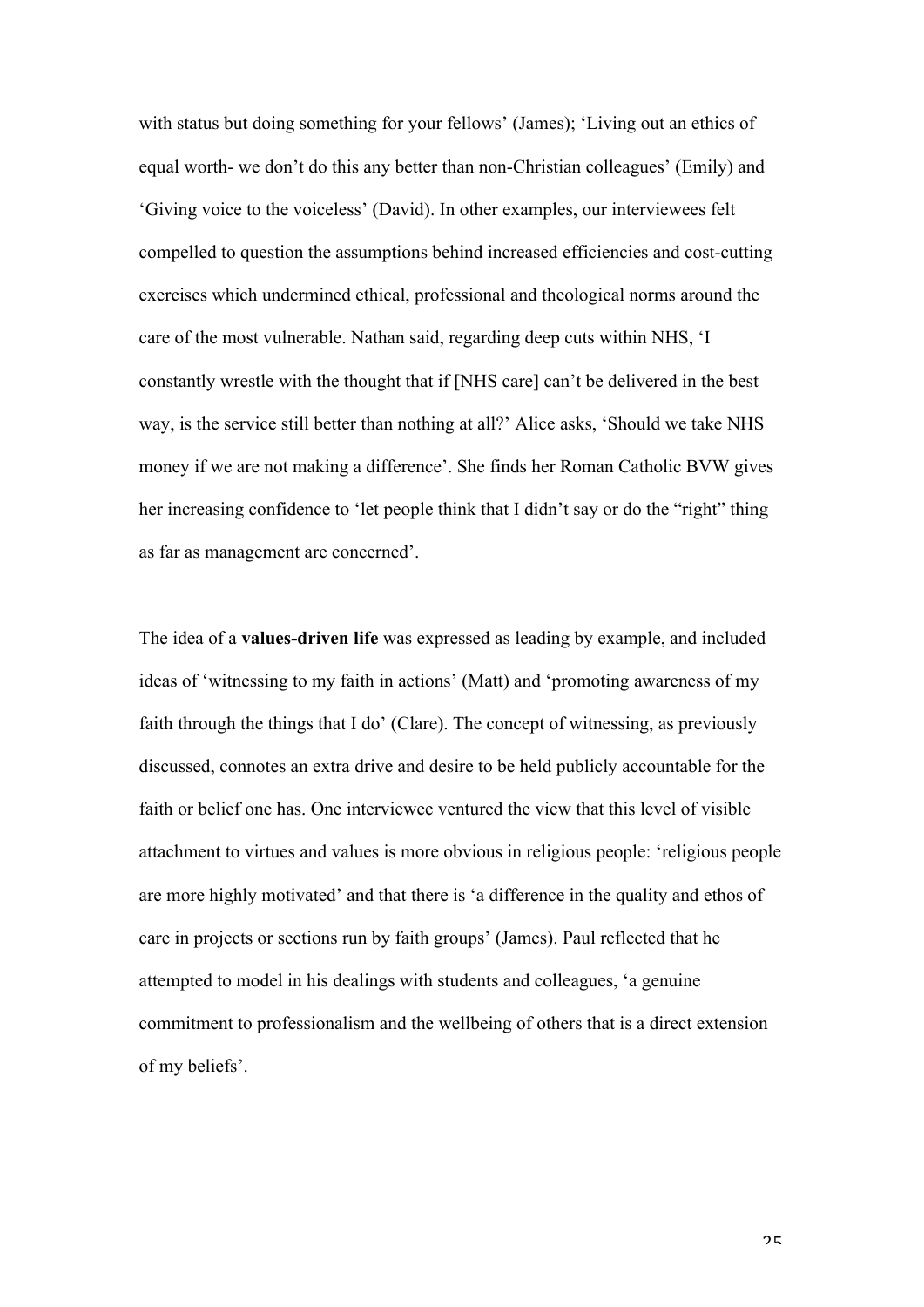**Pragmatic and professional – being a good team player.** This is a persistent trope associated with a Roman Catholic view of leadership and management. It can be best summed up by the idea of 'balance'. This means holding in tension the motivational energy derived from the compelling need to witness to belief in some way, with the need to also give a 'good account of faith' by being seen as a conscientious member of staff who adheres to professional and ethical codes wherever possible.

For others however, the strategic and reflexive balancing of spiritual capital and 'professional' capital leads to creative possibilities that work with a both/and approach rather than a simple either/or strategy. For example, Alice suggested that 'Pastoral ethics and clinical ethics should mix', and this was the axiom she sought to live out in her leadership role. This theme of balance was reframed by another interviewee 'It is really important that I work with the values of the patient, and it's an approach that I live out amongst my colleagues, but in that context, I choose to temporarily suspend my values, but without compromise.'

Several less wholesome examples of leadership and management were also identified including: 'not dealing with difficult issues when they emerge' (Sylvia); 'allowing bad work cultures to develop where bullying and lying are seen as normal' (Sylvia); 'observing management styles that create compliance and dependency' (Peter); 'favouring those who agree with you' (Peter); 'hard management for the sake of it – it creates deep unhappiness amongst the staff, but hard managers themselves are no happier for doing it' (Matt).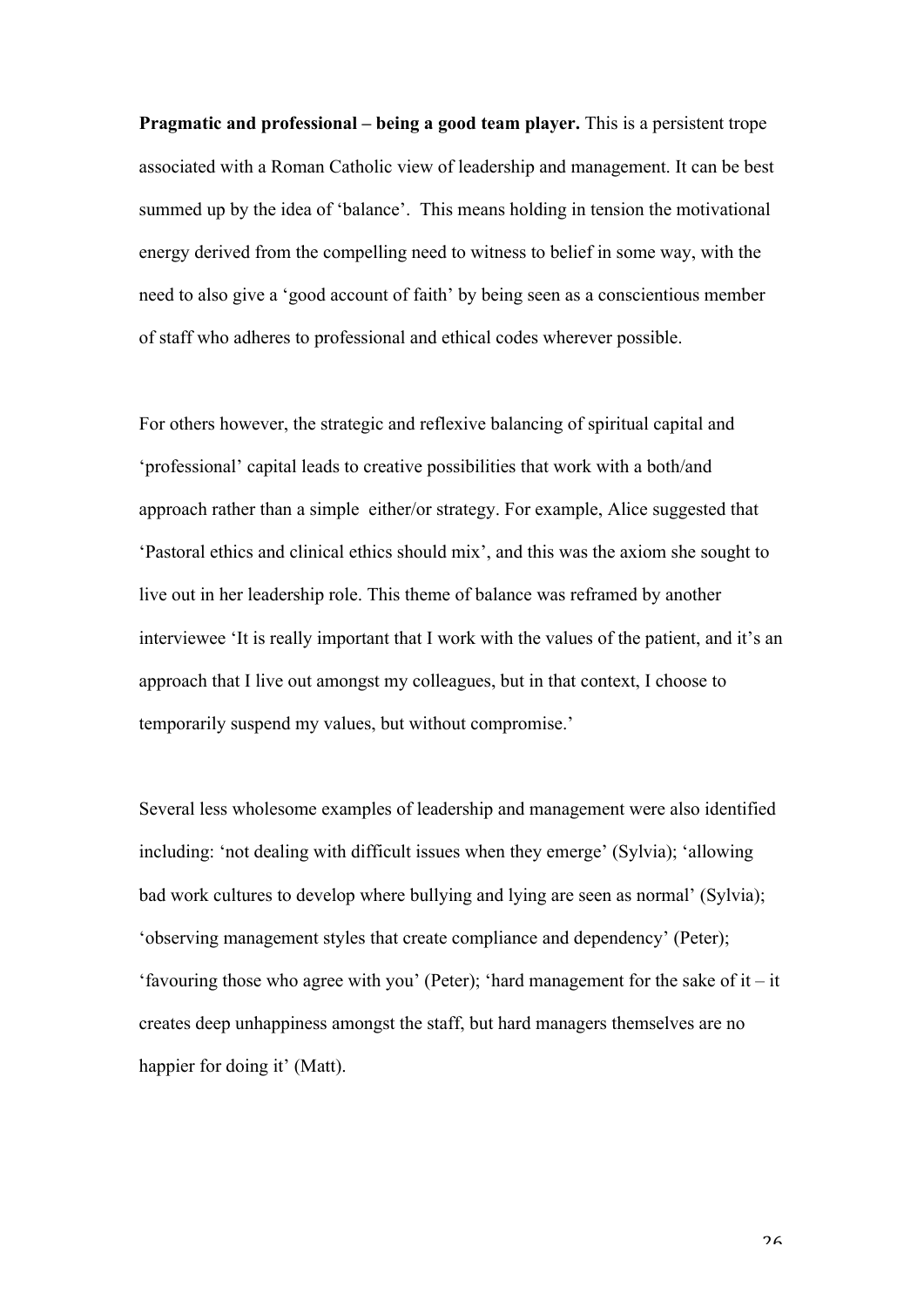#### **Emergent theoretical framework and future research agendas**

Our pilot research has identified an emerging framework which isolates the different variables that constitute the relationship between BVW (which we are also conceptualising as spiritual capital) and the public space of the workplace. These components are: *external signifiers and boundaries* (e.g. professional roles and hierarchies within the workplace, rules and regulations and working practices and official theological beliefs); *affect* - namely the emotional and psychological (i.e. internal) and often visceral impacts these external signifiers generate in the lives of those engaged in the work and business environment; n*egotiation and praxis* – namely how BVWs are brought implicitly and explicitly into play to manage, reflect upon and counteract both consonant and dissonant associations between external environment and internal affect; and *leadership and change management* tactics which can emerge as an innovative and synthetic response to the combined impact of the other three elements in this new framework. Our analysis suggests that BVW is deployed and embodied in three different ways within the business and work environment.

The first suggests that BVW is being fed into the wider environment as a form of *background influence* – a quietly humanising and nondescript variable that can work to mitigate the worst impacts of isolation and dehumanisation. The second, and related to this, is the clear use of BVW to form networks of solidarity often based on shared affinities of belief and background within the work place. This form of deployment can clearly have both progressive and regressive impacts, if used as a form of exclusionary or discriminatory practice against other expressions of BVW and identity.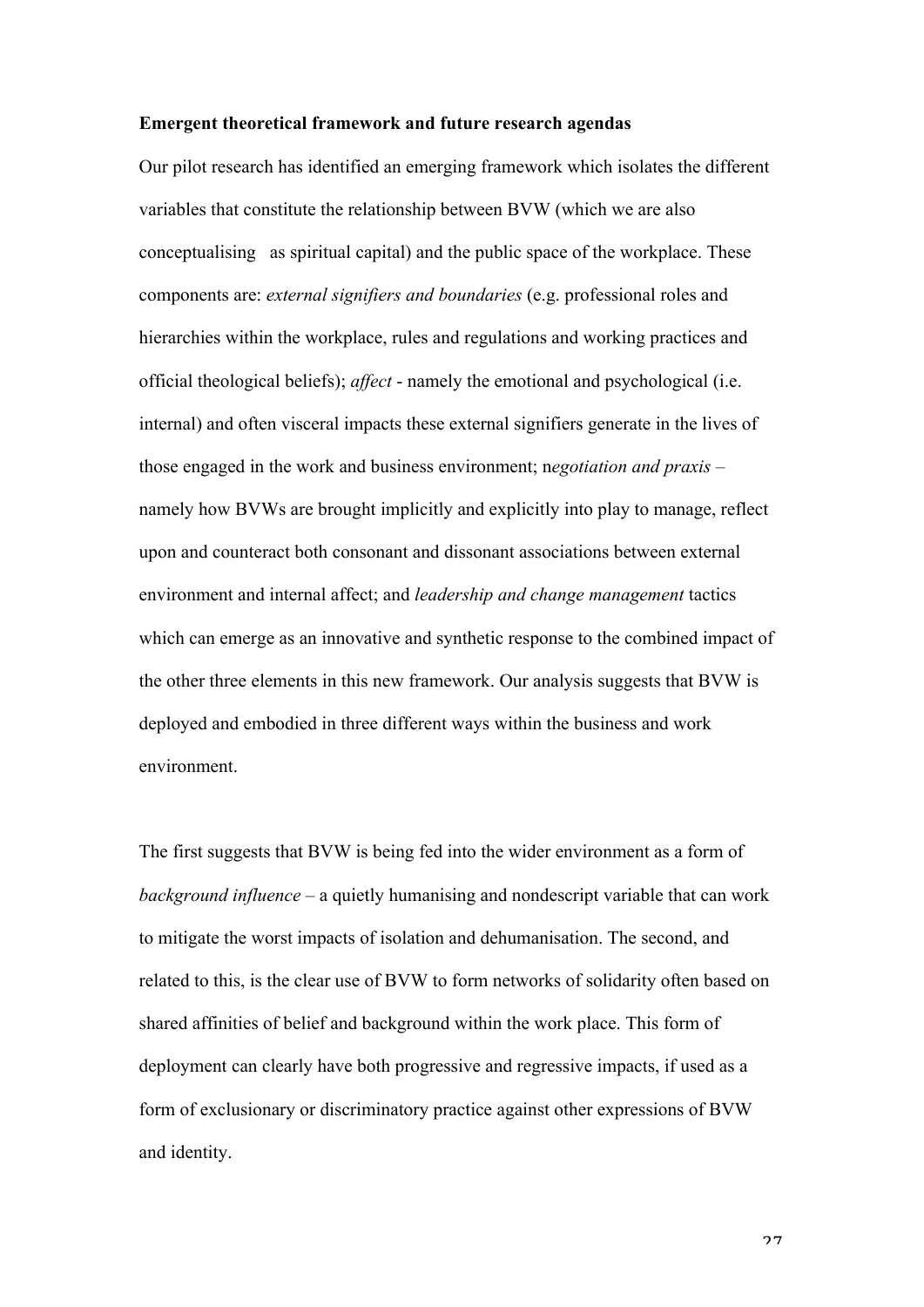The third type of deployment of BVW involves explicitly promoting those outputs we have coded as 'development' and 'agency'. Within these scenarios, BVW moves from being a background moulder to one that is more foregrounded and strategic as it shifts into a more active mode of shaping the work-based and business environment in accordance with the more transformative and obviously energising aspects of BVW or spiritual capital. Thus, as well as BVW working at both implicit and explicit levels, we are suggesting that it also operates, at visible and invisible levels within the workbased and business environment. These levels are critical to this debate because of how we now understand the interaction between both visible and invisible social actors within a machinic assemblage, or between material and virtual processes. The impact of this research is that we can now begin to critically address and analyse how religious and non-religious BVW is a key actor within public assemblages. We conclude with three potential research agendas regarding the implementation of BVW beyond the work-based and business environment. First, the need for a deeper understanding of the role of BVW in the redistribution of agency and power for progressive ends. Our research identifies the close relationship between cognitive and affective elements of BVW (in this instance CST and its implicit transmission), and intentional (and indeed prophetic) leadership and change management strategies for redistributing value and dignity, as well as encouraging relational and solidaristic expressions of power. Second, the processes by which actors reclaim and redefine ethical and belief discourses by publicly deploying the values inherent in their BVW. For example, recognising the innate dignity of the human person in an end of life setting. The final research agenda could analyse the extent to which BVW creates a disposition towards a social imagination that seeks to affect deep structural change that incorporates emotional, political, social and spiritual dimensions within the public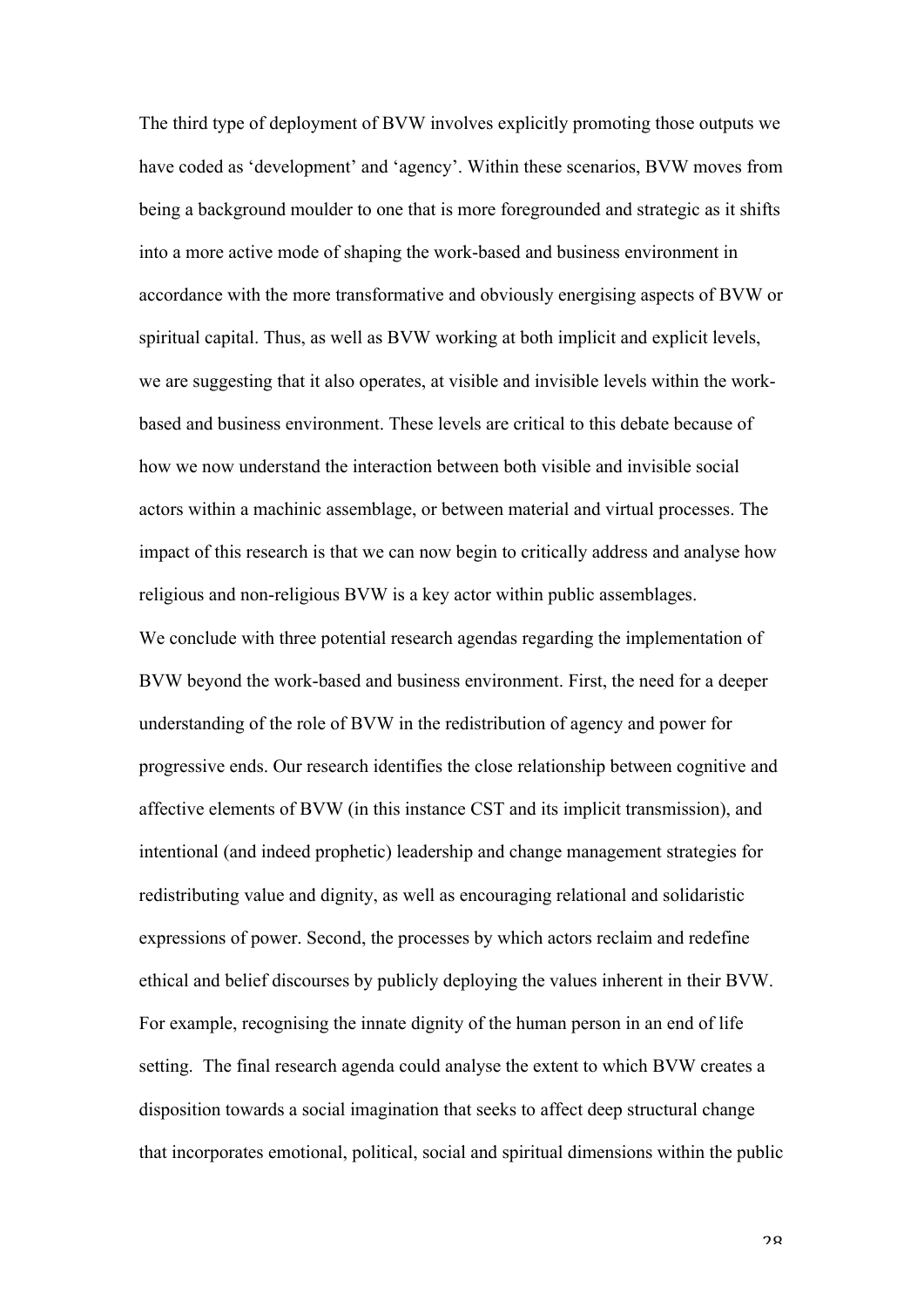sphere. There is immense value in studying the comparative impacts of religious and non-religious BVW in respect of this agenda and important progress in this regard is intended by the BVW at Work project. For example, assessing the combined impact of the cluster of identified principles and practices associated with the common good concept.

The challenge implicit in all this research, at that a time when religious and nonreligious belief and identity are gaining more academic and policy acceptance in what we might now call a post-secular public sphere, is to ask this single question. Does BVW simply become co-opted into existing neo-liberal paradigms as a gloss for surface change? Or does a greater recognition and understanding of its role and impact allow us to consider the possibility of deeper frameworks of change and transformation within our increasingly globalised and diversifying society.

## **REFERENCES**

Akemu O, Kennedy S, and Whiteman G (2016) Social Enterprise Emergence from Social Movement Activism: The Fairphone Case. *Journal of Management Studies:* 53, 846-877.

Arthur J (1996) *The Ebbing Tide: Policy and Principles in Catholic Education.*  Leominster: Graewing.

Attride-Stirling A (2001) Thematic networks: an analytic tool for qualitative research. *Qualitative Research*, 1, 3, 385-405.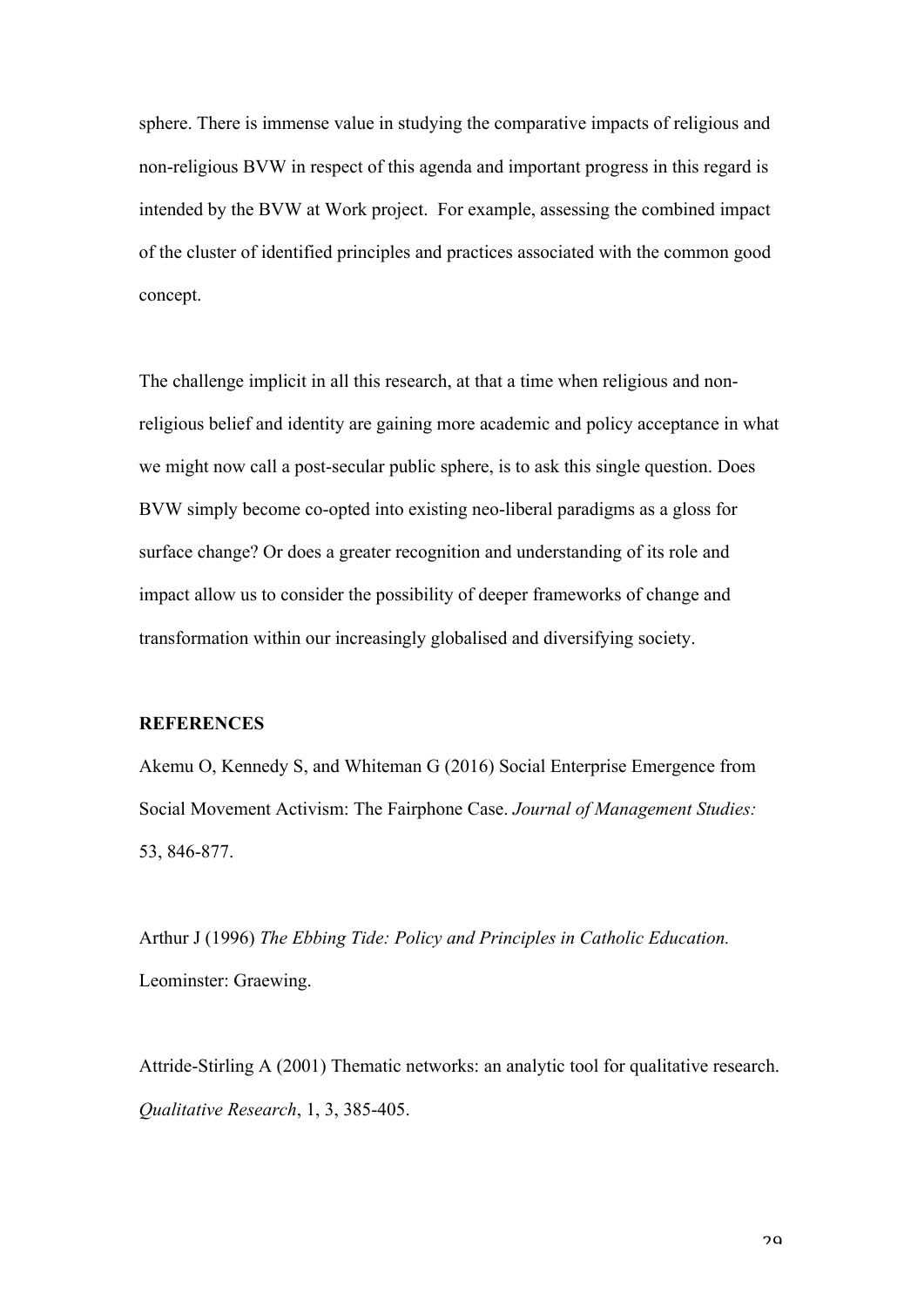Baker C, James TA and Reader J (2015) *A Philosophy of Christian Materialism, Entangled Fidelities and the Public Good.* Abingdon: Ashgate.

Baker C and Skinner H (2006) *Faith in Action: The Dynamic Connection between Religious and Spiritual Capital.* Manchester: William Temple Foundation.

Baker C, Stokes P, Lichy J, Atherton J, and Moss D (2011) Values, beliefs and attitudes in the era of late capitalism: a consideration of the re-emergence and repositioning of faith and spirituality as spiritual capital in the workplace. Available at http://www.chester.ac.uk/sites/files/chester/Values,%20Beliefs%20and%20Attitudes %2 0in%20the%20Era%20of%20Late%20Capitalism.pdf.

Barad K (2007) *Meeting the Universe Half Way: Quantum physics and the entanglement of matter and meaning.* Durham, NC: Duke University Press.

Beck U (2011) Cosmopolitanism as imagined communities of global risk. *American Behavioural Scientist.* 55, 10, 1346-1361.

Bono, J., Foldes, H., Vinson, G., Muros, J. (2007) Workplace emotions: the role of supervision and leadership. *Journal of Applied Psychology,* 92, 5, 1357-1367.

Braidotti R (2013) *The Post-Human.* Cambridge: Polity Press.

Burke, R., and Cooper, C., (2006) (eds.) *Inspiring Leaders.* London and New York: Routledge.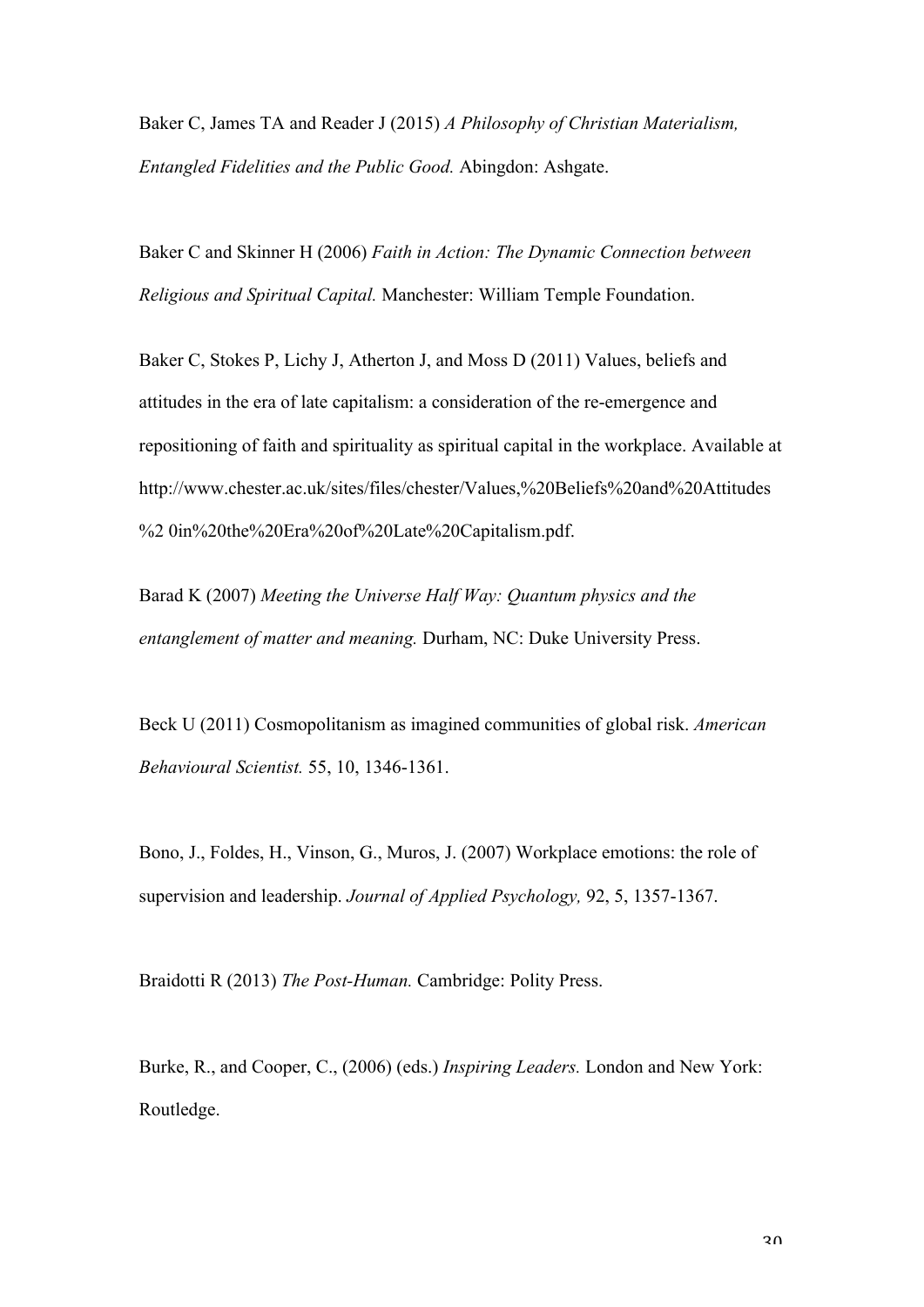Cameron, H., Bhatti, D., Duce, C., Sweeney, J., and Watkins, C. (2010) *Talking about God in Practice: Theological Action Research and Practical Theology.* London: SCM Press.

Charmaz K (2006) *Constructing Grounded Theory: A Practical Guide through Qualitative Analysis.* London: Sage.

Cloke P and Beaumont J (2013) Geographies of Post-secular rapprochement in the city. *Progess in Human Geography:* 37, 1

Delanda M (2007) *A New Philosophy of Society: Assemblage, Social Theory and Social Complexity.* London: Bloomsbury.

Deloitte (2016) *On a Mission in the UK Economy: Current State of Play, Vision and Recommendations from the Advisory Panel to the Mission-Led Business Review.*  Available at https://www.gov.uk/government/uploads/system/uploads/attachment\_data/file/574687 /Advisory\_Panel\_Report\_-\_Mission-led\_Business.pdf, accessed 12 June 2017

Dinham A and Francis M (eds.) (2015) *Religious Literacy in Policy and Practice.*  Bristol: Policy Press.

Dinham A (2012) *Faith and Social Capital After the Debt Crisis.* Basingstoke: Palgrave Macmillan.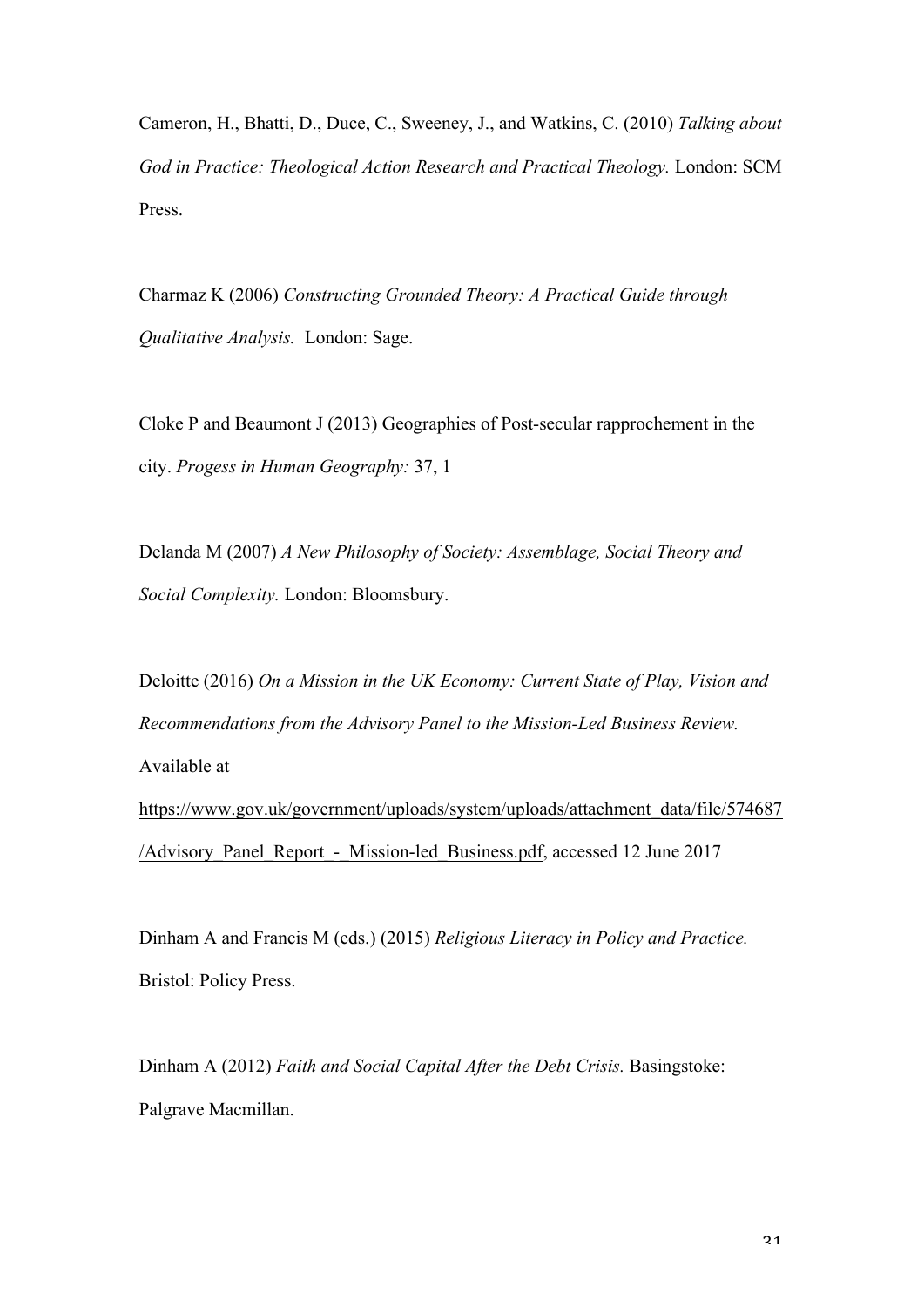Faggioli M (2012) *Vatican II: The Battle for Meaning.* Mahwah, NJ: Paulist Press.

Harman G (2010) *Towards Speculative Realism: Essays and Lectures.* London: Zero Books.

Heelas P and Woodhead L (2005) *The Spiritual Revolution: Why Religion is Giving Way to Spirituality.* Chichester: John Wiley and Sons.

Hjelm T (2015) *Is God Back? Reconsidering the New Visibility of Religion.* London: Bloomsbury.

Juergensmeyer M, Griego D, Soboslai J (2015) *God in the Tumult of the Global Sphere.* Oakland, CA: University of California Press.

Kristeva J (2016) New Humanism and the Need to Believe. In Richard Kearney and Jens Zimmerman (eds) *Re-imagining the Sacred.* New York: Columbia University.

Latour B (2004) *Politics of Nature: How to bring the sciences into democracy.*  Cambridge MA: Harvard University Press.

Latour B, (2004) Whose Cosmos, Which Cosmopolitics? Comments on the Peace Terms of Ulrich Beck. *Common Knowledge:* 10, 450-62.

Latour B (2007) *Reassembling the Social: An Introduction to Actor Network Theory.*  Oxford: Clarendon Press.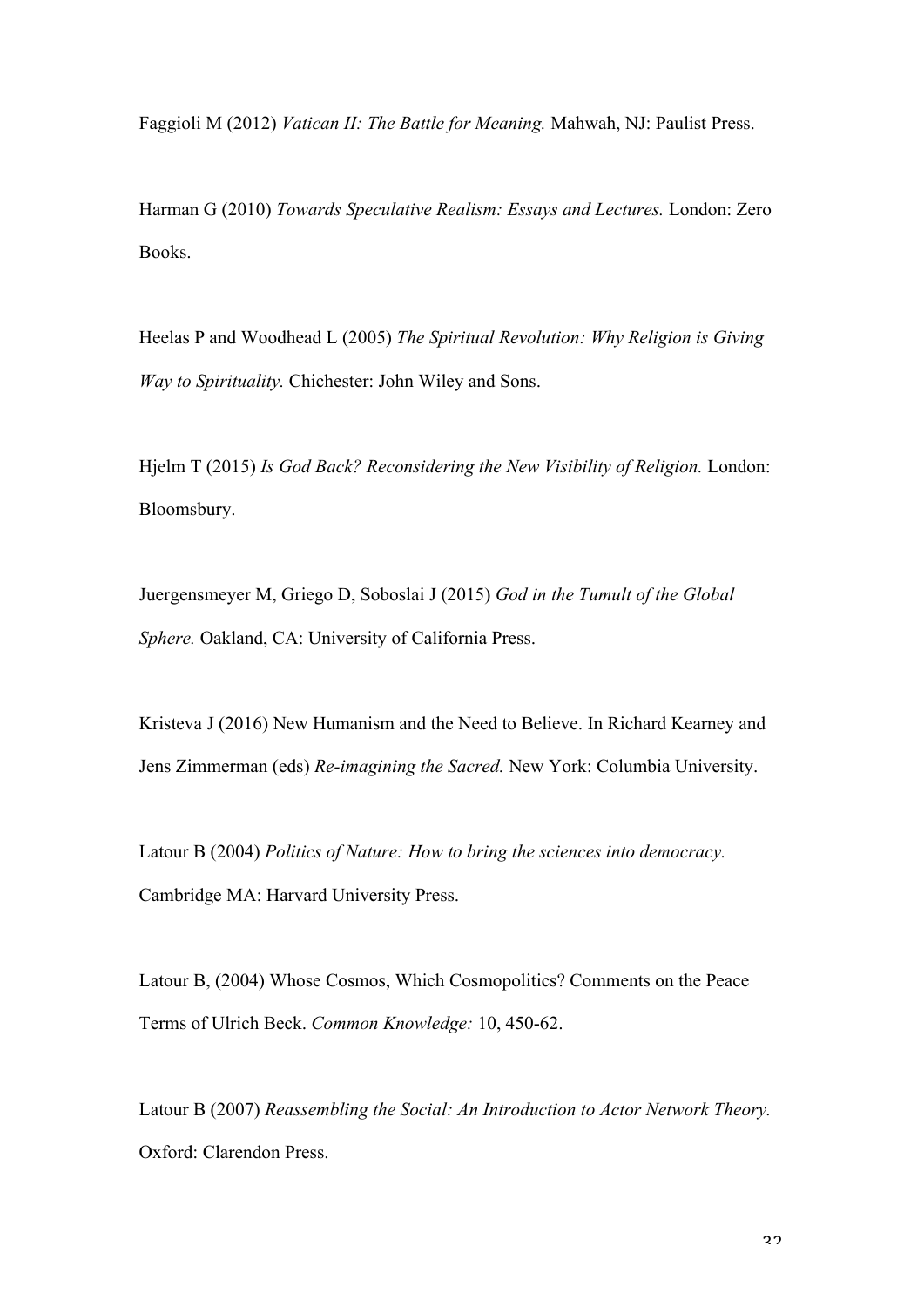Luthans F, Norman s, Hughes, L Authentic Leadership – A New Approach for a New Time. In Burke R and Cooper C (eds.) *Inspiring Leaders.* London and New York: Routledge.

Meillassoux Q (2009) *After Finitude: An Essay on the Necessity of Contingency.*  London, Continuum.

Morton N (1985) *The Journey is Home.* Boston: Beacon Press.

McFarlane C (2011) The City as Assemblage. *Environment and Planning D: Society and Space:* 24, 649-671.

Partridge C (2005) *The Re-enchantment of the West: Volume 1 Alternative Spiritualities, Sacralization, Popular Culture and Occulture.* London, T & T Clark.

Power M (2007) *From Ecumenism to Community Relations: Inter-Church Relationships in Northern Ireland 1980-2005.* Dublin, Irish Academic Press.

Purcell M (2013) *The Down-Deep Delight of Democracy.* Chichester: John Wiley and Sons.

Putnam R and Campbell D (2010) *American Grace: How Religion Divides and Unites Us.* New York, Simon and Schuster.